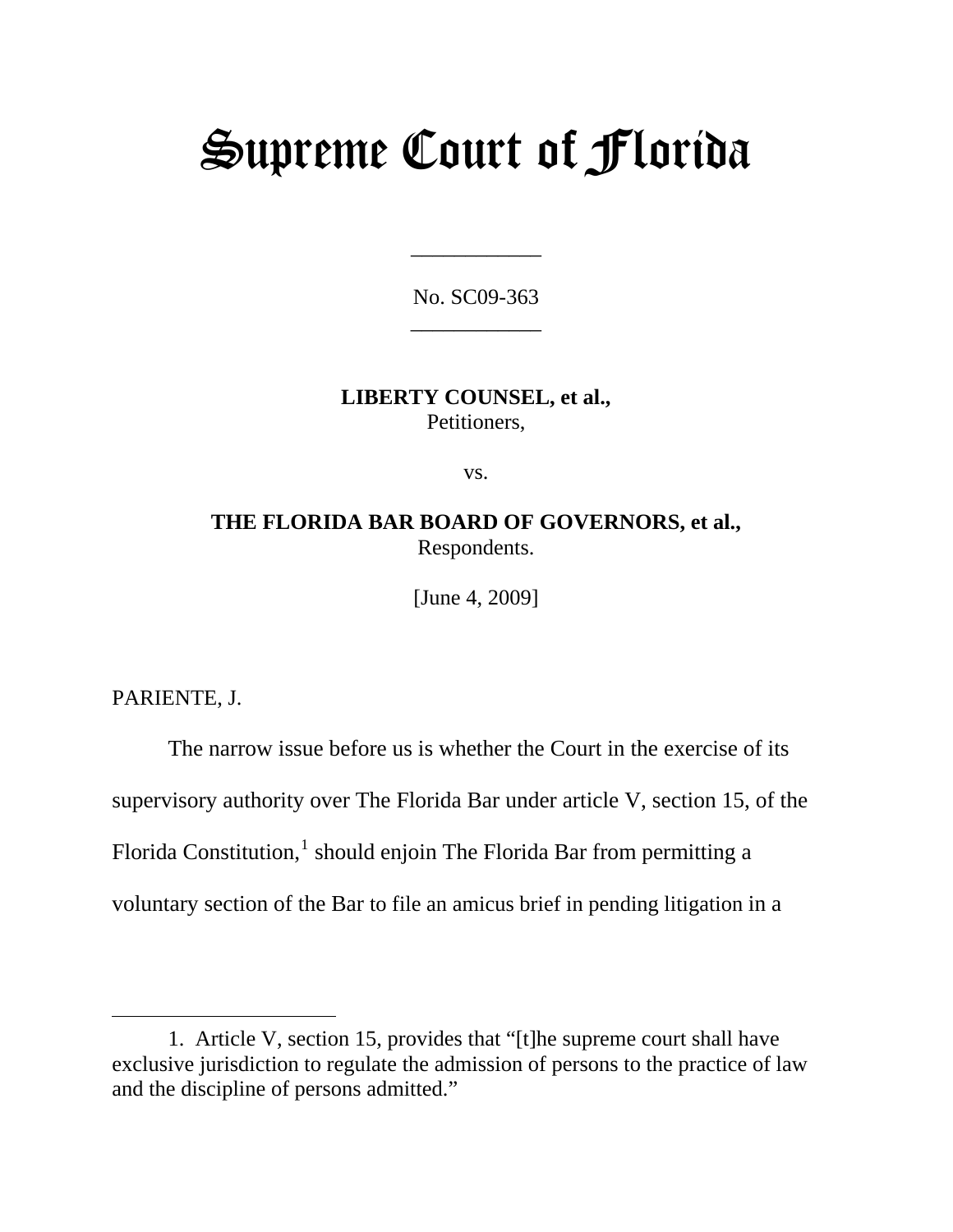district court of appeal.<sup>[2](#page-1-0)</sup> Specifically, the petitioners, Liberty Counsel, a nonprofit public interest law firm based in Maitland, Florida, and two members of The Florida Bar,<sup>[3](#page-1-1)</sup> seek to enjoin The Florida Bar from permitting the Family Law Section to file an amicus brief in the Third District Court of Appeal in support of a trial court ruling that held unconstitutional a law that prohibits homosexuals from adopting children.<sup>[4](#page-1-2)</sup>

The Family Law Section is a voluntary section of the Bar established pursuant to the authority vested in the Bar by Rule 1-4.5 of the Rules Regulating The Florida Bar.<sup>[5](#page-1-3)</sup> After a vote by its Executive Council, the Family Law

<span id="page-1-3"></span>5. Rule 1-4.5, titled "Sections," provides:

 $\overline{a}$ 

<span id="page-1-0"></span><sup>2.</sup> Although the parties refer to the actions of the Bar as granting permission to the voluntary section to file an amicus brief, as explained more fully herein, the decision whether to allow the filing of the amicus brief is one within the discretion of the appellate court hearing the appeal—in this case the Third District Court of Appeal. See Fla. R. App. P. 9.370.

<span id="page-1-1"></span><sup>3.</sup> These members are Anita Staver, President of Liberty Counsel and a member in good standing of The Florida Bar, and Scott Dixon, an affiliate attorney with Liberty Counsel and a member in good standing of The Florida Bar. Petitioners are collectively referred to as "Liberty Counsel."

<span id="page-1-2"></span><sup>4.</sup> The petition specifically seeks permanent or temporary injunctive relief or other extraordinary relief against respondents, The Florida Bar Board of Governors, the President of The Florida Bar, John White, III, and the Executive Director of The Florida Bar, John Harkness, Jr. (collectively referred to as "the Bar").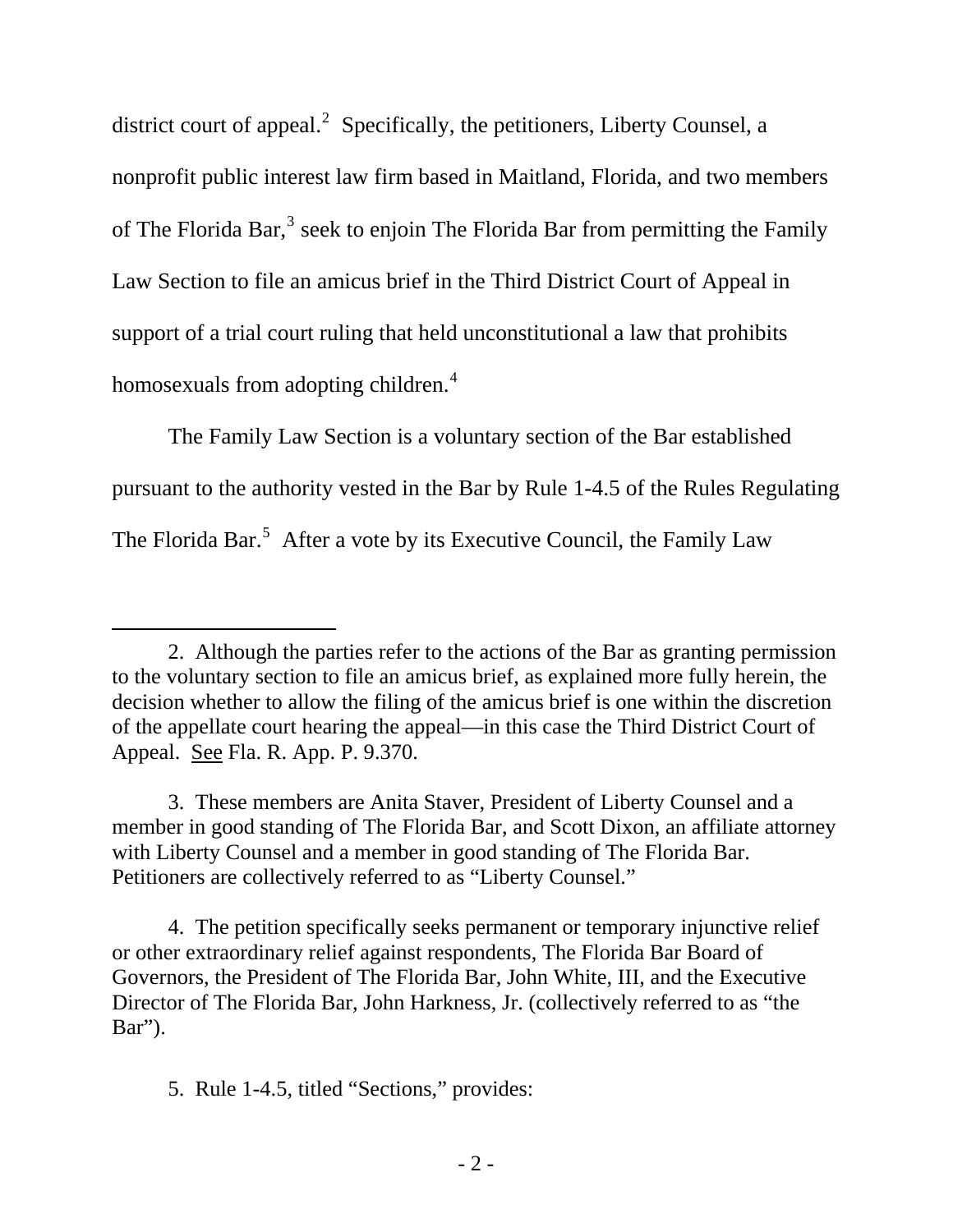Section sought approval from the Board of Governors of the Bar to file the amicus brief. The Board of Governors held a meeting at which it unanimously voted to permit the filing of the amicus brief.

The petitioners make three arguments in support of their claim: (1) the Bar violated their First Amendment rights by allowing the Family Law Section to file an amicus brief; (2) the Bar's approval of the filing of the amicus brief constituted an ultra vires act in violation of the Bar's own policies; and (3) the Bar's approval of the filing of the amicus brief places judges who are members of the Family Law Section in the position of violating the canons of judicial ethics.

We conclude that the Bar's actions in permitting the Family Law Section to file an amicus brief do not violate the First Amendment rights of the petitioners because membership in the Family Law Section is voluntary and any such advocacy by a section is not funded with compulsory dues. We further conclude that the actions of the Bar do not constitute an ultra vires act requiring this Court, in the exercise of its supervisory authority over the Bar, to grant an injunction.<sup>[6](#page-2-0)</sup>

The board of governors may create and abolish sections as it may consider necessary or desirable to accomplish the purposes and serve the interests of The Florida Bar and of the sections and shall prescribe the powers and duties of such sections. The bylaws of any section shall be subject to approval of the board of governors.

 $\overline{a}$ 

<span id="page-2-0"></span>6. We reject, without detailed discussion, petitioners' claim that the filing of an amicus brief by the Family Law Section will cause judges who are members of the section to be in violation of the Code of Judicial Conduct because the filing of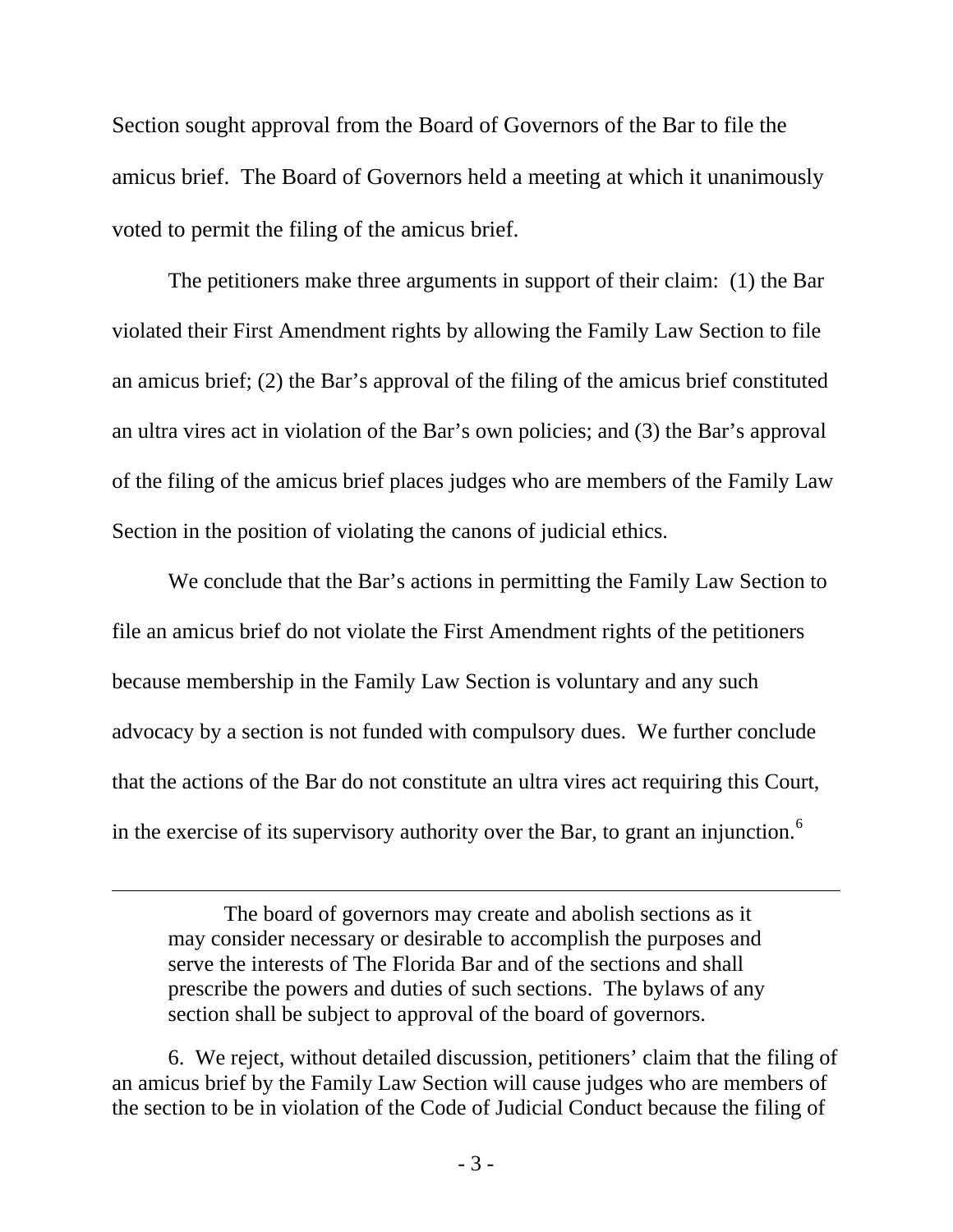Accordingly, because we conclude that Liberty Counsel has not met the requirement for injunctive relief that there be a violation of a "clear legal right" to relief, we deny the petition.<sup>[7](#page-3-0)</sup>

At the outset, we explain that this case does not concern the merits of the underlying case, that is, whether section 63.042(3), Florida Statutes (2008), is constitutional. The merits of that controversy are pending in the Third District. This case is also not about whether this Court should grant permission for the Family Law Section to file an amicus brief. Liberty Counsel itself has announced that it is seeking to file an amicus brief in support of the ban against adoptions by

the brief will express a political or ideological view. Even assuming the filing of a legal brief discussing the relevant case law on a legal issue is analogous to a political or ideological position, a view with which we do not agree, nothing in this Court's case law or in the Code of Judicial Conduct prohibits judges from belonging to associations because the associations endorse a particular political or ideological position as a result of a decision in which the judge took no part. If that were the case, judges would be prohibited from being members of a variety of voluntary professional associations, including the American Bar Association and the National Bar Association, and from participating in the valuable nonpolitical activities of bar sections.

-

<span id="page-3-0"></span> 7. To obtain a temporary injunction, the petitioner must satisfy a four-part test under Florida law: "a substantial likelihood of success on the merits; lack of an adequate remedy at law; irreparable harm absent the entry of an injunction; and that injunctive relief will serve the public interest." Reform Party of Fla. v. Black, 885 So. 2d 303, 305 (Fla. 2004) (citing Dania Jai Alai Int'l, Inc. v. Murua, 375 So. 2d 57, 58 (Fla. 4th DCA 1979)). To obtain a permanent injunction, the petitioner must "establish a clear legal right, an inadequate remedy at law and that irreparable harm will arise absent injunctive relief." K.W. Brown & Co. v. McCutchen, 819 So. 2d 977, 979 (Fla. 4th DCA 2002) (citing Murua, 375 So. 2d at 58).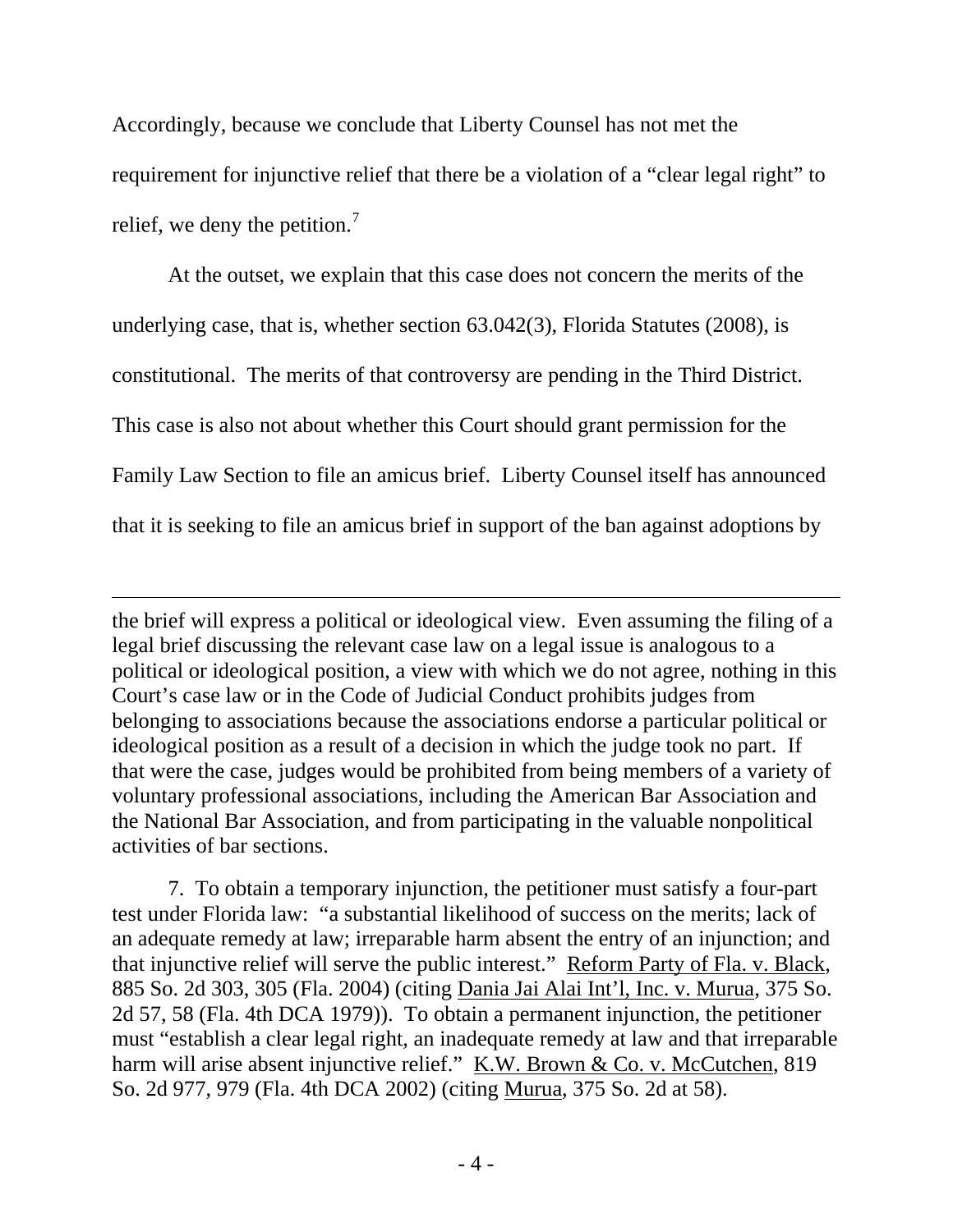homosexuals, and of course nothing prevents other voluntary associations from seeking to file amicus briefs. Pursuant to the applicable Rule of Appellate Procedure, 9.370, an amicus brief may be filed only with "leave of court."<sup>[8](#page-4-0)</sup> In this case, because the case is pending in the Third District, the decision as to whether to grant leave of court to file an amicus brief will be made by that court.<sup>9</sup>

The narrow issue we are asked to decide in this case is one of first impression for this Court because we have never been asked to rule on the authority of voluntary sections of the Bar to seek to file amicus briefs in pending cases, whether there should be limits on that authority, and, if so, whether this Court should act to constrain that authority. In order to answer this issue, we first

<span id="page-4-0"></span> $\overline{a}$ 8. Pursuant to rule 9.370(a), a "motion for leave to file must state the movant's interest, the particular issue to be addressed" and "how the movant can assist the court in the disposition of the case." Fla. R. App. P. 9.370(a) (emphasis added).

<span id="page-4-1"></span> <sup>9.</sup> In an article titled Amicus Briefs: Friend or Foe of Florida Courts?, Sylvia H. Walbolt and Joseph H. Lang, Jr., explained: "Amicus briefs are supposed to assist the court in resolving cases of general public interest or aid in resolving difficult issues that have an impact beyond the parties to the litigation. They 'should not be used to simply give one side more exposure than the rules contemplate.'" Sylvia H. Walbolt & Joseph H. Lang, Jr., Amicus Briefs: Friend or Foe of Florida Courts?, 32 Stetson L. Rev. 269, 296-97 (2003) (footnote omitted) (quoting Ciba-Geigy Ltd. v. Fish Peddler, Inc., 683 So. 2d 522, 523 (Fla. 4th DCA 1996)).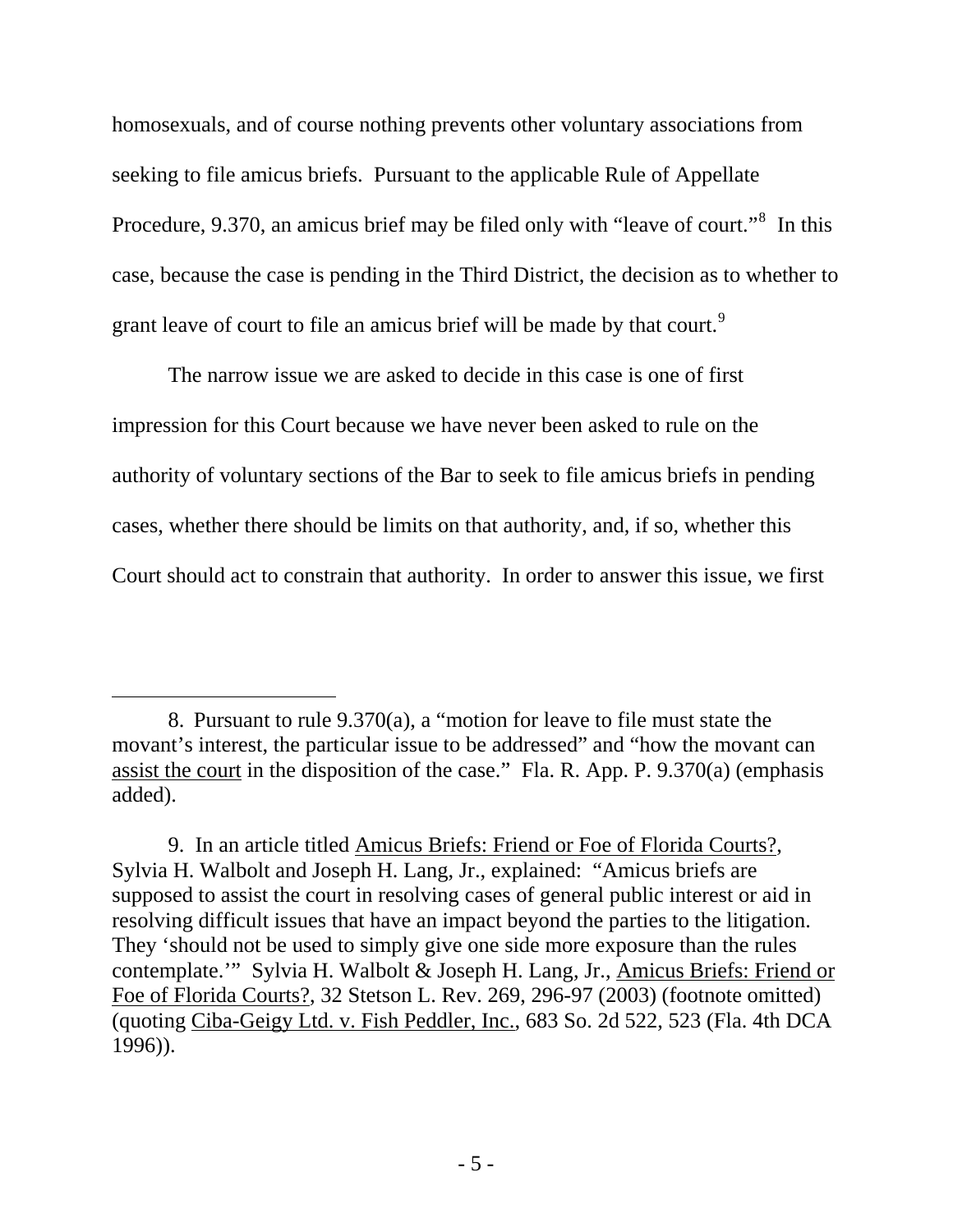address Liberty Counsel's First Amendment argument and then address its ultra vires argument.

# **ANALYSIS**

### **First Amendment**

As to Liberty Counsel's claim that the Bar's actions violated its First Amendment rights, we begin with the seminal case of Keller v. State Bar of California, 496 U.S. 1 (1990). In Keller, the United States Supreme Court held that the First Amendment prohibits a state bar in which membership is a mandatory requirement for the practice of law to use its compulsory dues to fund activities that are not germane to the regulation of the legal profession and the quality of legal services for the people of the State. As to the scope of permissible duesfinanced activities in which the State Bar could engage, the Supreme Court concluded:

[T]he guiding standard must be whether the challenged expenditures are necessarily or reasonably incurred for the purpose of regulating the legal profession or "improving the quality of the legal service available to the people of the State."

. . . . Precisely where the line falls between those State Bar activities in which the officials and members of the Bar are acting essentially as professional advisers to those ultimately charged with the regulation of the legal profession, on the one hand, and those activities having political or ideological coloration which are not reasonably related to the advancement of such goals, on the other, will not always be easy to discern. But the extreme ends of the spectrum are clear: Compulsory dues may not be expended to endorse or advance a gun control or nuclear weapons freeze initiative; at the other end of the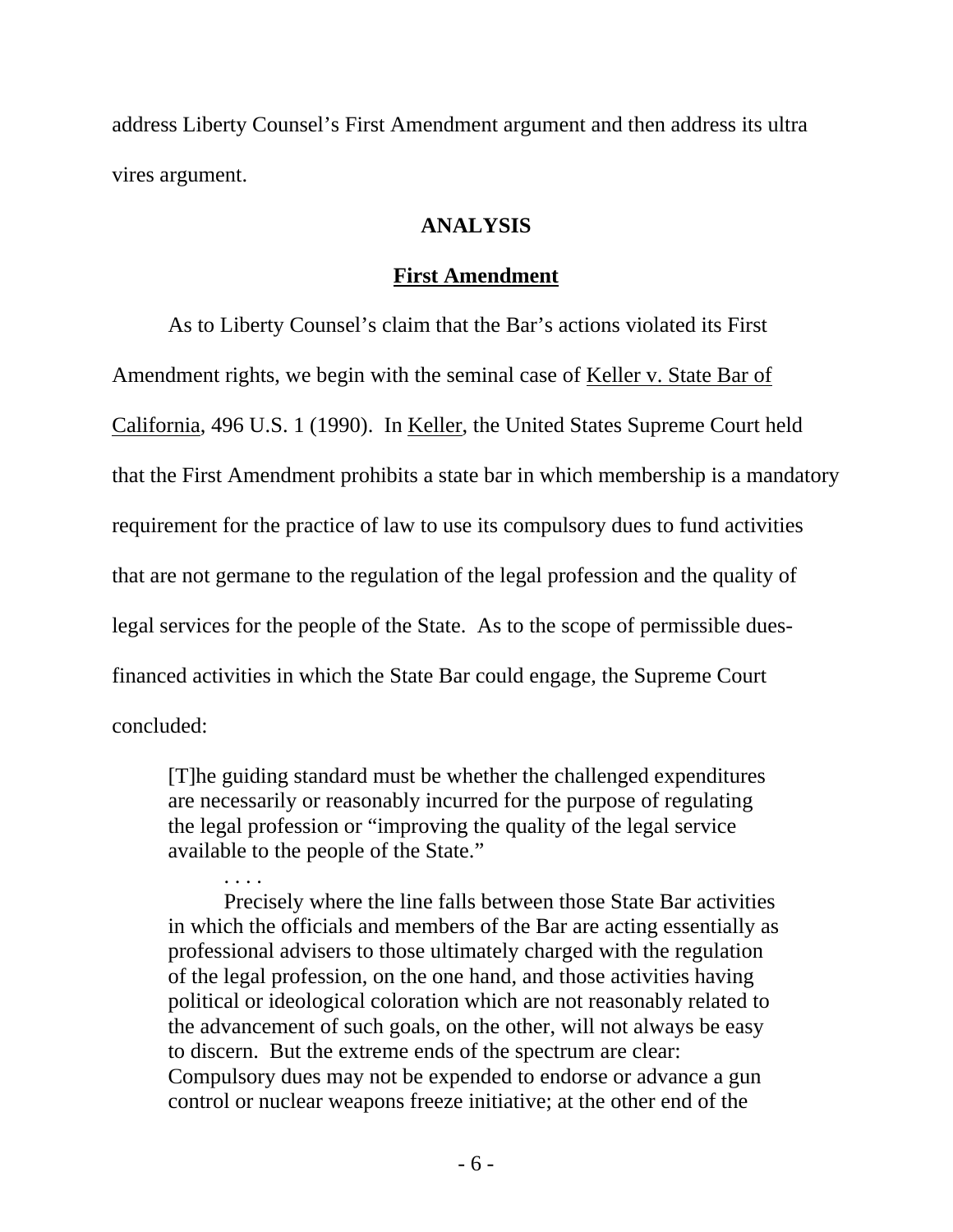spectrum petitioners have no valid constitutional objection to their compulsory dues being spent for activities connected with disciplining members of the Bar or proposing ethical codes for the profession.

Id. at 14-16.

 Following Keller, this Court established standards for expenditures by The Florida Bar on ideological or political activity as well as approved limitations on permissible areas for lobbying by the Bar. In Florida Bar re Schwarz, 552 So. 2d 1094 (Fla. 1989), the Court adopted the Judicial Council of Florida's recommendation that the following areas clearly justify bar lobbying activities:

(1) Questions concerning the regulation and discipline of attorneys;

(2) matters relating to the improvement of the functioning of the courts, judicial efficacy and efficiency;

(3) increasing the availability of legal services to society;

(4) regulation of attorneys' client trust accounts; and

(5) the education, ethics, competence, integrity and regulation as a body, of the legal profession.

Id. at 1095 (quoting Judicial Council of Florida, Special Report to the Supreme Court of Florida on Legislative Activities of The Florida Bar 9 (1988)). The Court also adopted the Council's recommendation that the following additional criteria be used to determine permissible bar lobbying activities when the legislation falls outside of the above specifically identified areas:

(1) That the issue be recognized as being of great public interest;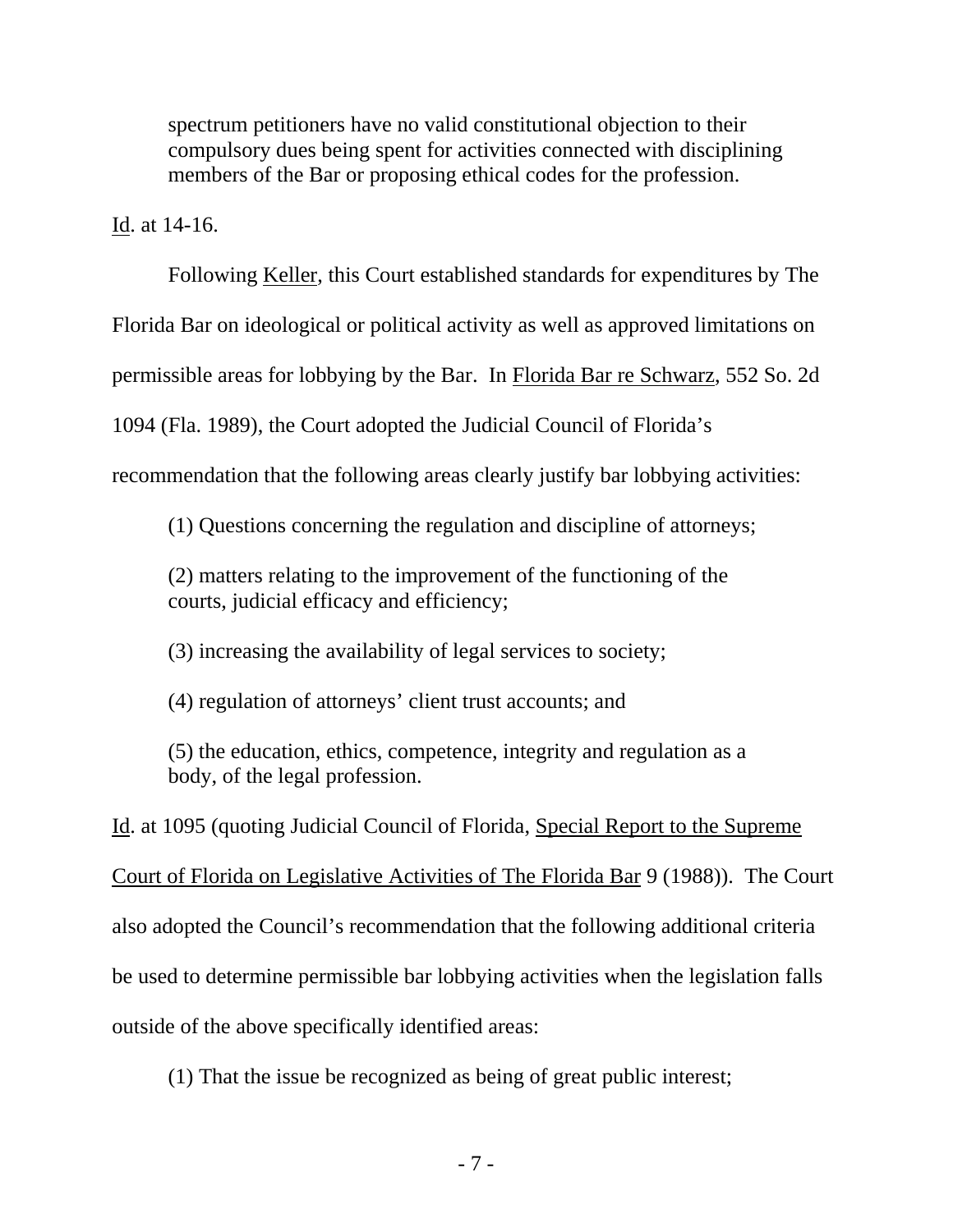(2) that lawyers are especially suited by their training and experience to evaluate and explain the issue; and

(3) the subject matter affects the rights of those likely to come into contact with the judicial system.

Id. (quoting Judicial Council of Florida, supra, at 9-10). The Court went on to state: "[W]e also suggest that the Board exercise caution in the selection of subjects upon which to take a legislative position so as to avoid, to the extent possible, those issues which carry the potential of deep philosophical or emotional division among the membership of the Bar." Id. at 1097. However, the Court did not incorporate that cautionary note into the guidelines we adopted.

Following Schwarz, this Court has entertained challenges to the scope of the Bar's activities in the exercise of its supervisory authority over the Bar itself as opposed to voluntary sections. Specifically, in Florida Bar re Frankel, 581 So. 2d 1294 (Fla. 1991), the Court considered a challenge to the Board of Governors' adoption of the lobbying positions of the Bar's Commission for Children.<sup>[10](#page-7-0)</sup> In that case, the Bar claimed that its involvement in children's matters clearly justified advocacy of the contested positions due to their relationship to the ethics

 $\overline{a}$ 

<span id="page-7-0"></span> <sup>10.</sup> The lobbying positions concerned the following: expansion of the program for women, infants, and children; extension of Medicaid coverage for pregnant women; full immunization for children; establishing children's services councils; family life and sex education/teen pregnancy; increasing aid to families with dependent children; enhanced child-care funding and standards; and creation of a children's needs consensus estimating conference.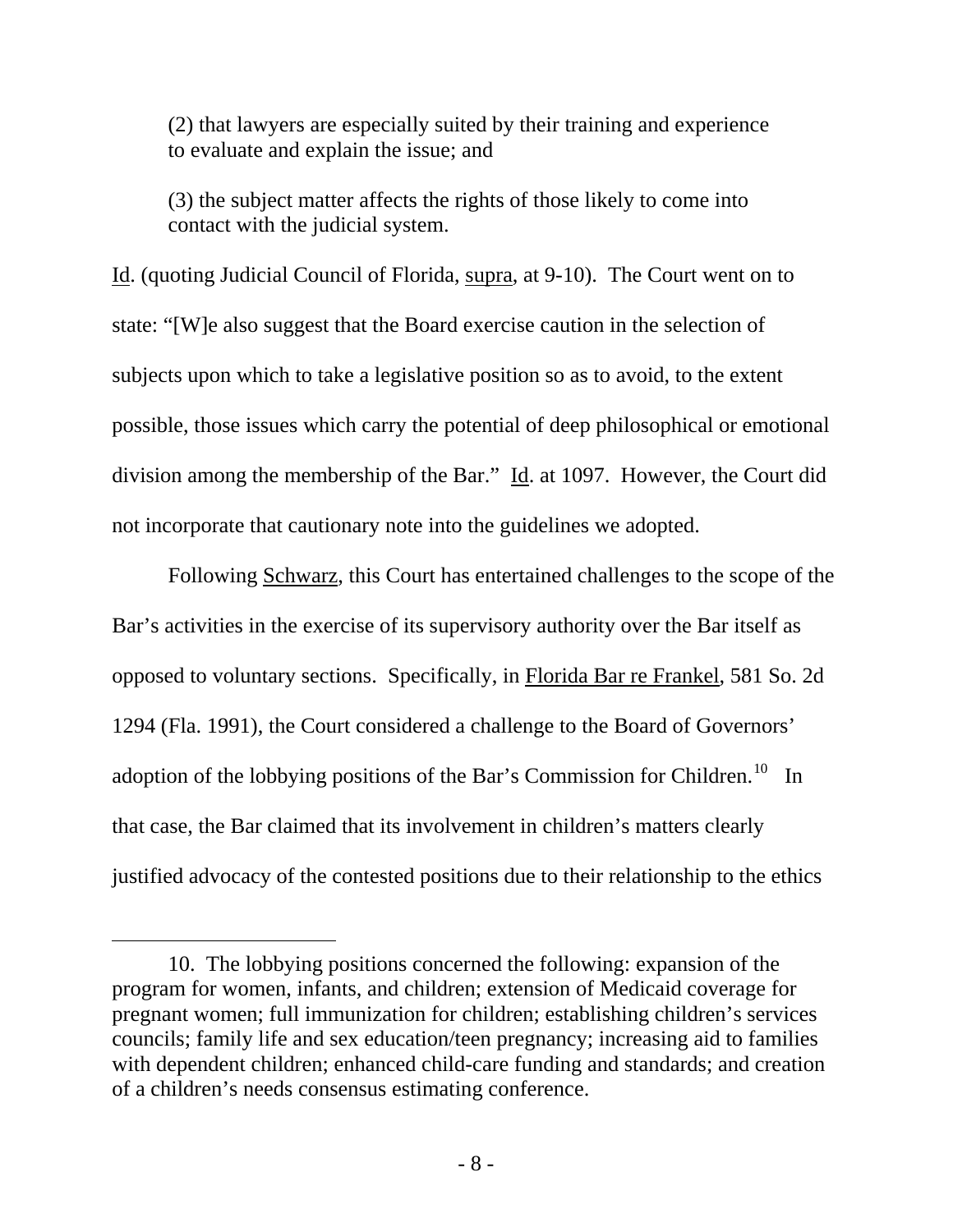and integrity of the legal profession. **Id.** at 1296. The Bar also stated that its moral obligation to Florida's children verified the suitability by training and experience within the legal profession to evaluate and explain the contested lobbying positions. Id*.* at 1298. This Court noted that the Bar carries the burden of proof in establishing the propriety of its lobbying activities and rejected the Bar's position. Id*.* at 1296. The Court concluded that the Board of Governors' adoption of the lobbying positions of the Bar's Commission for Children was impermissible under Schwarz and Keller. Id. at 1298. In response to the Bar's argument that only nine of its members objected to the issues, this Court stated that the "merit of the position or the unanimity in its support is not the standard by which to determine the propriety of bar lobbying activities on that position." Id*.*

Because the Bar's lobbying positions did not fall within the Schwarz guidelines, they were deemed outside the scope of permissible lobbying activities. Id. By contrast, the Court has concluded that the Bar's lobbying activities in support of ballot measures related to judicial selection and retention did fall within the Schwarz guidelines. See Alper v. Fla. Bar, 771 So. 2d 523, 526 (Fla. 2000). Unlike the positions taken on child welfare and family health in Frankel, the Bar's positions on judicial selection and retention in Alper met the criterion of being related to the improvement of the functioning of the courts, judicial efficacy and efficiency, and the alternative criteria of dealing with an issue of great public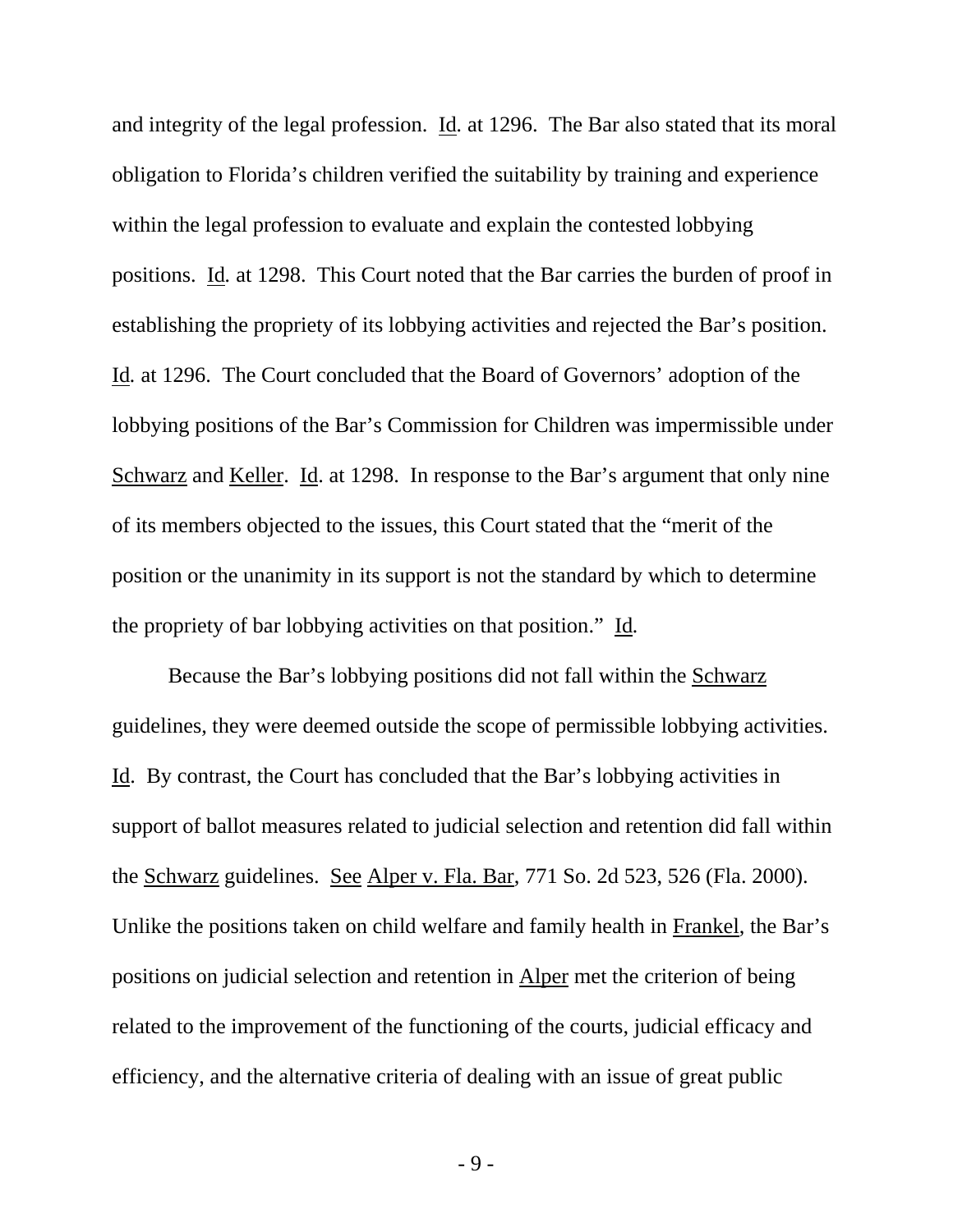interest, which lawyers are specially trained to evaluate and which can affect the rights of those likely to come into contact with the judicial system. Id*.* at 524.

Liberty Counsel's First Amendment argument under Keller focuses on the use of compulsory dues in approving the filing of and in the filing of the amicus brief by the Family Law Section. However, we conclude that the filing of the amicus brief by the Family Law Section does not implicate Liberty Counsel's First Amendment rights as defined in Keller because membership in and payment of dues to a section is voluntary and any such advocacy by a section is not funded with compulsory dues. $^{11}$  $^{11}$  $^{11}$ 

Liberty Counsel also counters the Bar's argument that section membership and dues are voluntary by arguing that the sections are nevertheless creations of the Bar. We agree that under rule 1-4.5, sections are "an integral part of The Florida Bar" and have the duty to "work in cooperation with the board of governors and

<span id="page-9-0"></span> $\overline{a}$ 11. Liberty Counsel argues that the Bar "uses dues to pay for support staff for the sections." However, the Board of Governors maintains that "the Bar does provide some administrative services to the sections, for which the sections compensate the Bar in an amount sufficient to cover any services related to activities that would be beyond the bounds of permissible Bar activity." This assertion is supported by Standing Board Policy 5.63, titled "Administrative Support Policy," which shows that the sections are charged an administrative support cost per section member annually to reimburse the Bar for administrative expenses. The Family Law Section has informed the Bar that the brief at issue will be written by non-Bar counsel on a pro bono basis, so it would appear that any expenditure of Bar funds would be de minimis and not amount to the sort of duesfinanced activity that raised the First Amendment concerns set forth in Keller.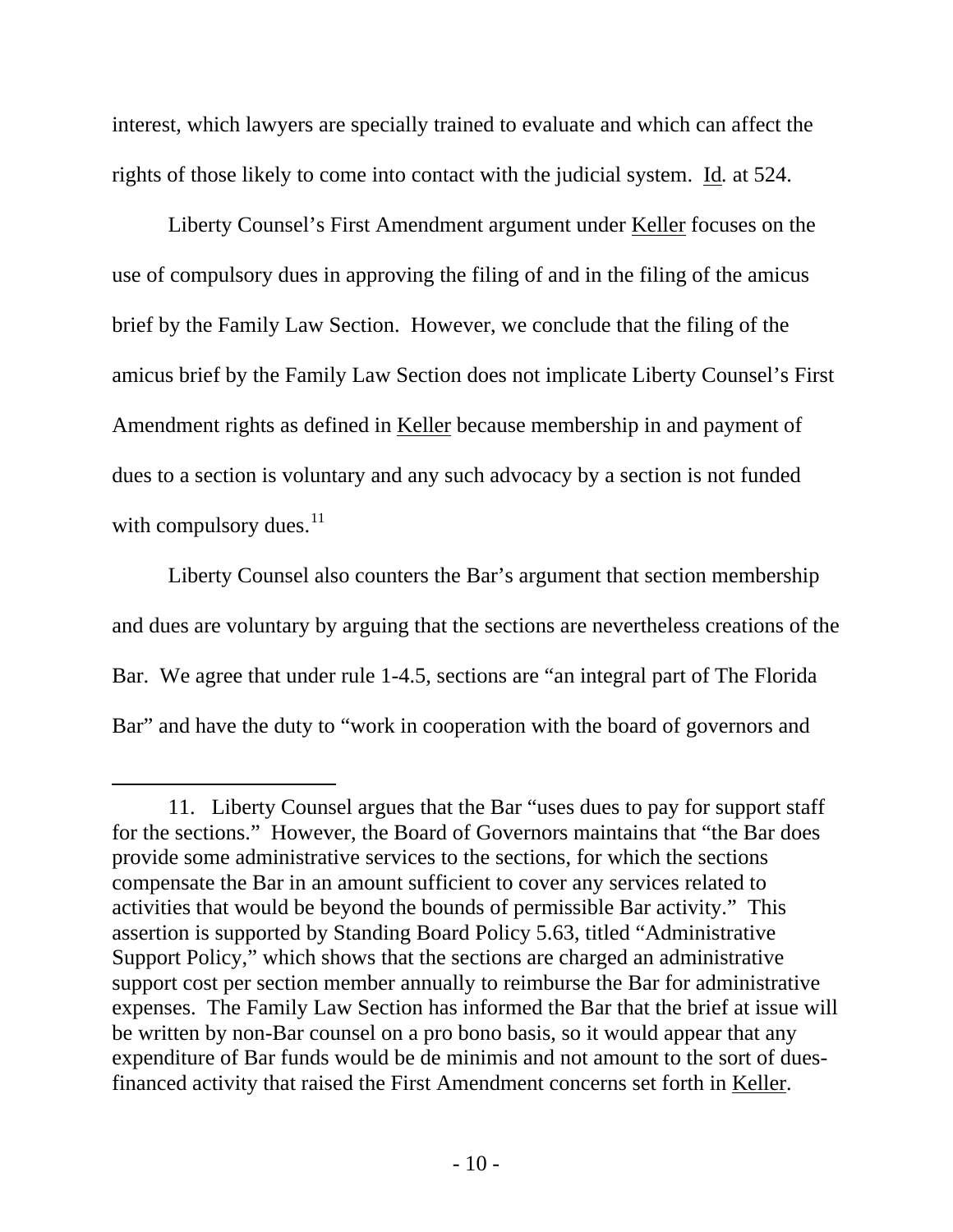under its supervision toward accomplishment of the aims and purposes of The

Florida Bar and of that section or division." R. Regulating Fla. Bar 2-7.2.

Nevertheless, the standards and restrictions adopted by this Court subsequent to

Keller address only the activities of the Bar and not the activities of the voluntary

sections of the Bar.

In fact, this Court has previously concluded that voluntary sections are not

bound by the Keller and Schwarz requirements. In Frankel, this Court discussed

how Keller analogized a mandatory state bar association to a compulsory union in

reaching its decision and explained:

Within the context of a union-shop agreement, the Court previously has held that an injunction prohibiting a union from expending mandatory dues for political purposes would be inappropriate because nondissenting union members have an interest in stating their views "without being silenced by the dissenters." International Association of Machinists v. Street, 367 U.S. 740, 773, 81 S.Ct. 1784, 1802, 6 L.Ed.2d 1141 (1961); see Abood [v. Detroit Bd. of Educ., 431 U.S. 209 (1977)].

We find that the concern expressed in Street is inapplicable with regard to The Florida Bar. An injunction prohibiting the bar from lobbying on a particular issue would not silence the voices of nondissenting members. The bar has many volunteer sections and political action committees through which bar members may assert their views. See In re Amendment to Integration Rule; Schwarz, (McDonald, J. dissenting). Indeed, these volunteer sections and committees are the appropriate vehicles for lobbying on issues that do not fall within the Schwarz guidelines.

Frankel, 581 So. 2d at 1299 (emphasis supplied). As Justice Barkett stated in her

specially concurring opinion in Frankel: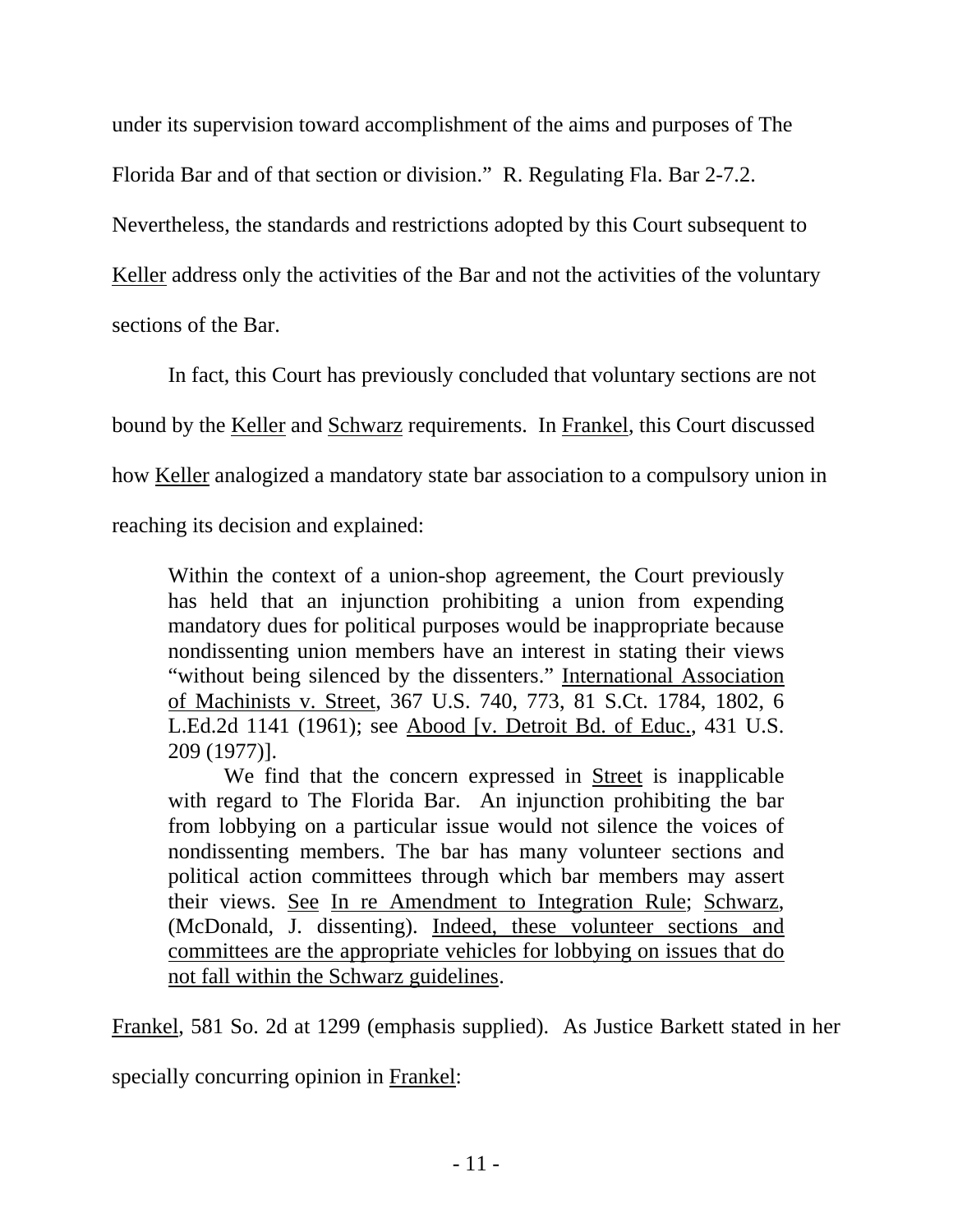I am compelled to agree that The Florida Bar's lobbying efforts in this instance will not fit within the criteria of The Florida Bar re Schwarz, 552 So. 2d 1094 (Fla. 1989), cert. denied 498 U.S. 951, 111 S. Ct. 371, 112 L. Ed. 2d 333 (1990), though I confess, like Cinderella's sisters, I have tried mightily to force the foot into the glass slipper. I am hopeful that the voluntary bar associations and the various sections of the Bar will take up the slack.

Frankel, 581 So. 2d at 1300 (Barkett, J., specially concurring) (emphasis supplied).

Accordingly, we conclude that the decision by the Bar to authorize the Family Law Section to file an amicus brief does not violate the First Amendment rights of the petitioners, who disagree with the legal position taken.

## **Ultra Vires Action**

Liberty Counsel further contends that the Bar committed an ultra vires act in approving the filing of the amicus brief because it violated its own standing board policies in doing so. It does not otherwise argue that the Bar lacks the authority to allow a voluntary section leave to file an amicus brief.

The Bar adopts standing board policies, which are not subject to this Court's approval, that govern its internal administration and operation. As explained in bylaw 2-9.2 of the Rules Regulating the Florida Bar:

The board of governors shall adopt standing board policies governing the internal administration and operation of The Florida Bar and the board of governors. The board of governors may adopt, amend, or rescind standing board policies by a majority vote of the membership of the board of governors provided any amendment to any standing board policy shall not be effective until 30 days after adoption. Such standing board policies may be adopted, rescinded, or amended by a majority vote of those present at any regular meeting of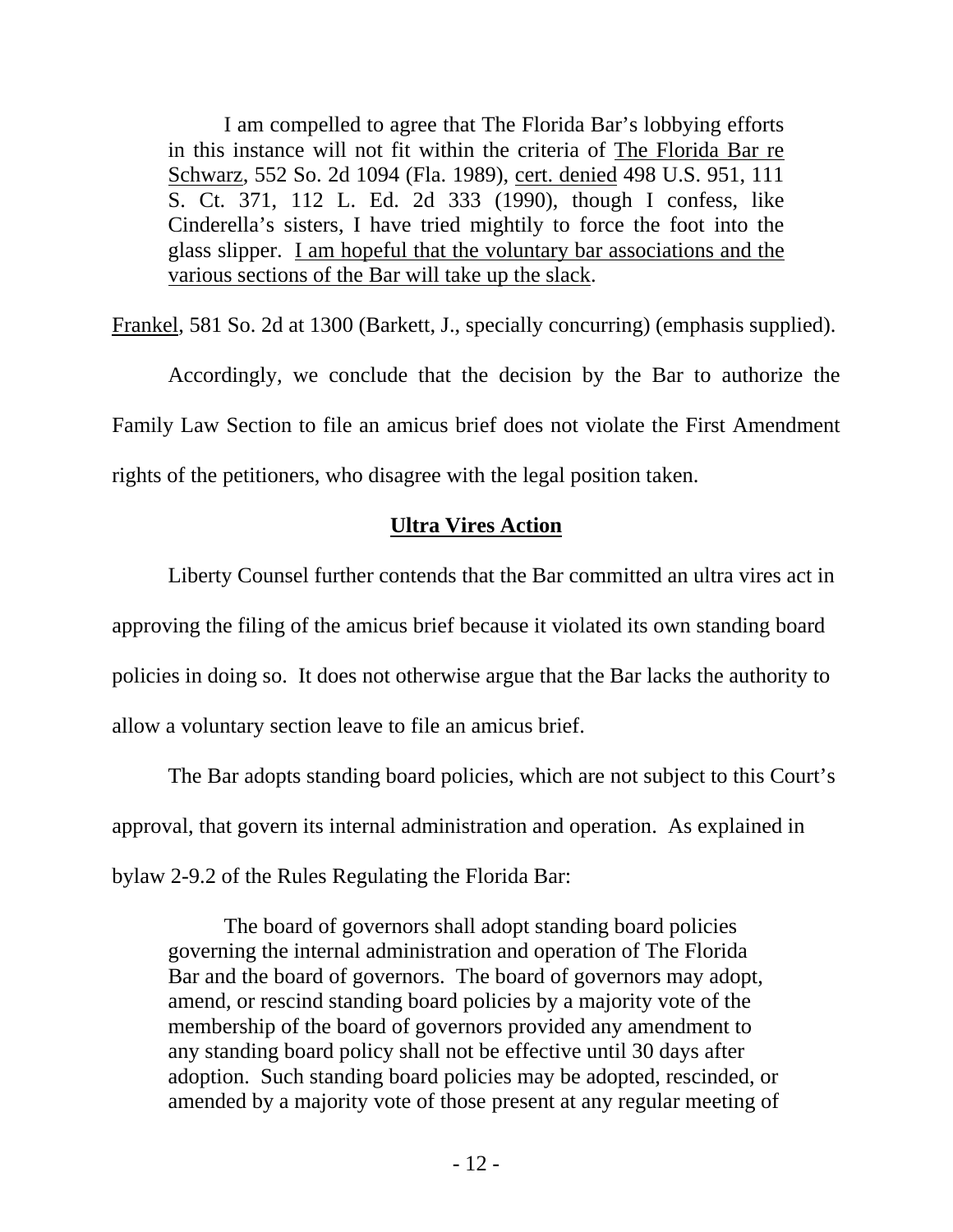the board of governors provided advance written notice is given to the members of the board of governors of the proposed adoption, repeal, or amendment of any standing board policy. The provision of any standing board policy may be waived by a two-thirds vote of those present at any regular meeting of the board of governors.

Standing Board Policy 8.10 governs amicus curiae filings by sections of the

Bar. Sections  $8.10(a)(1)$  and  $(a)(3)$  provide:

(1) A section of The Florida Bar may adopt a position and submit an amicus curiae brief in pending litigation only when the issue is beyond the scope of permissible legislative or ideological activity of The Florida Bar, or the issue is within the permissible legislative or ideological activity of the bar and the proposed brief does not take a position that is inconsistent with an official position of the bar and the requirements of subdivision (3) are met.

(3) Divisions, sections and committees may not adopt a position or submit an amicus curiae brief in pending litigation unless the issue involved is within the area of subject matter interest of the division, section or committee as described in its bylaws or official charge, and the issue is not one that carries the potential of deep philosophical or emotional division among a substantial segment of the membership of the bar.

Specifically, Liberty Counsel argues that the Bar violated section (a)(3).

Liberty Counsel asserts that by determining that the issue of adoption by

homosexuals is "not one that carries the potential of deep philosophical or

emotional division among a substantial segment of the membership of the bar," the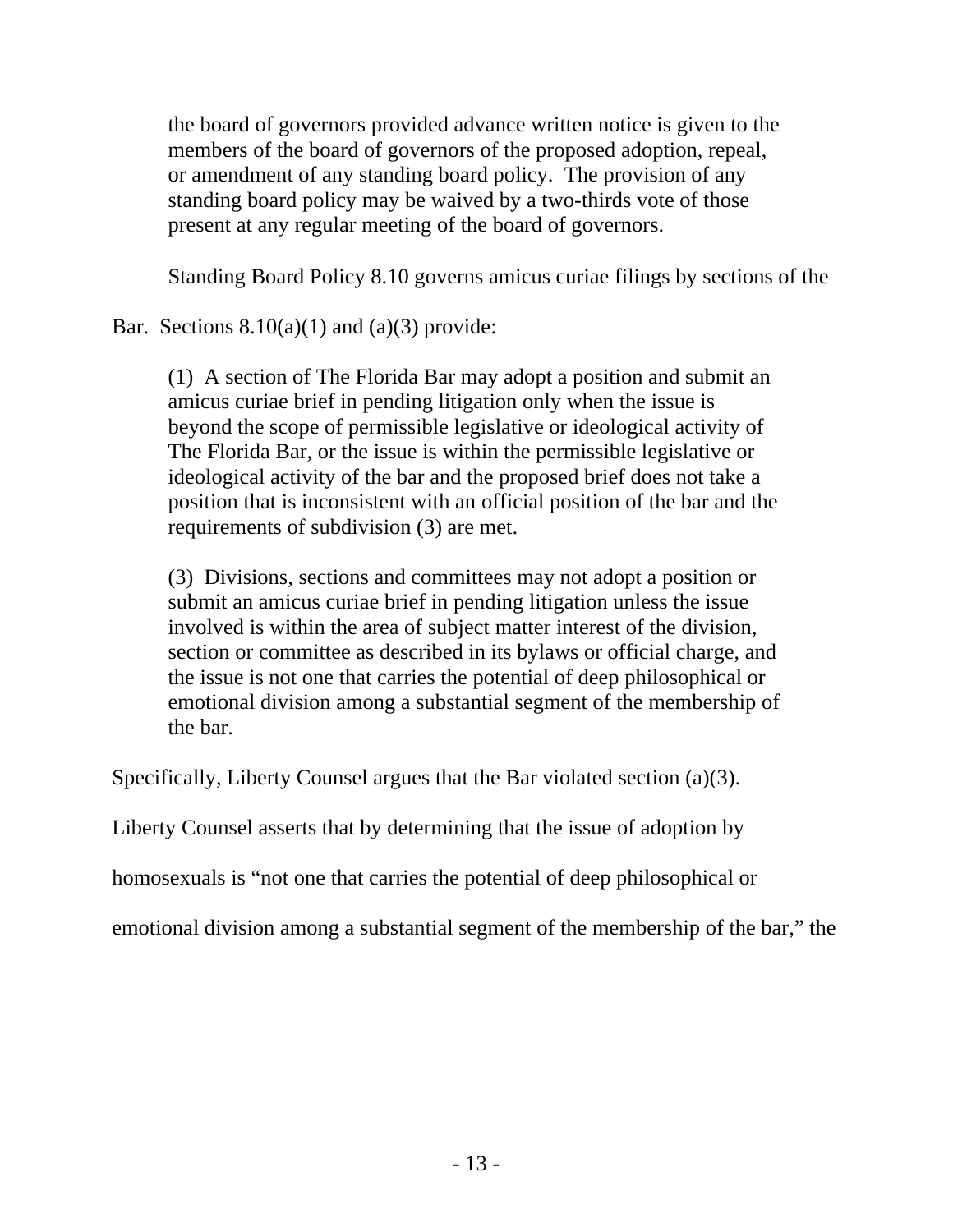Bar violated section  $8.10(a)(3)$ —the violation of which constitutes an ultra vires act.[12](#page-13-0)

 In deciding that the actions of the Bar do not constitute an ultra vires act such that the Liberty Counsel has established a clear legal right, we make the following observations. First, we reiterate that our prior case law has imposed restrictions on the activities of the Bar, but none of our prior cases have involved restrictions on the activities of the voluntary sections of the Bar. Although we suggested in Schwarz, "that the Board exercise caution in the selection of subjects upon which to take a legislative position so as to avoid, to the extent possible, those issues which carry the potential of deep philosophical or emotional division among the membership of the Bar," 552 So.2d at 1097, we envisioned in Frankel that it would be the sections that would be "the appropriate vehicles for lobbying on issues that do not fall within the Schwarz guidelines." Frankel, 581 So. 2d at 1299.In fact, Standing Board Policy 8.10(a)(1) recognizes this balance between the role of the Bar and the role of the

l

<span id="page-13-0"></span><sup>12.</sup> Liberty Counsel does not challenge the Bar's determination concerning the requirements of Standing Board Policy 8.10 (a)(1) and (a)(3) that the issue be "beyond the scope of permissible legislative or ideological activity of the Florida Bar," that the brief "not take a position that is inconsistent with an official position of the bar," and that the area is "within the "subject matter interest" of the section. The requirements of Standing Board Policy 9.50(a), which applies to general political and legislative activity by sections, mirror those of Standing Board Policy 8.10(a).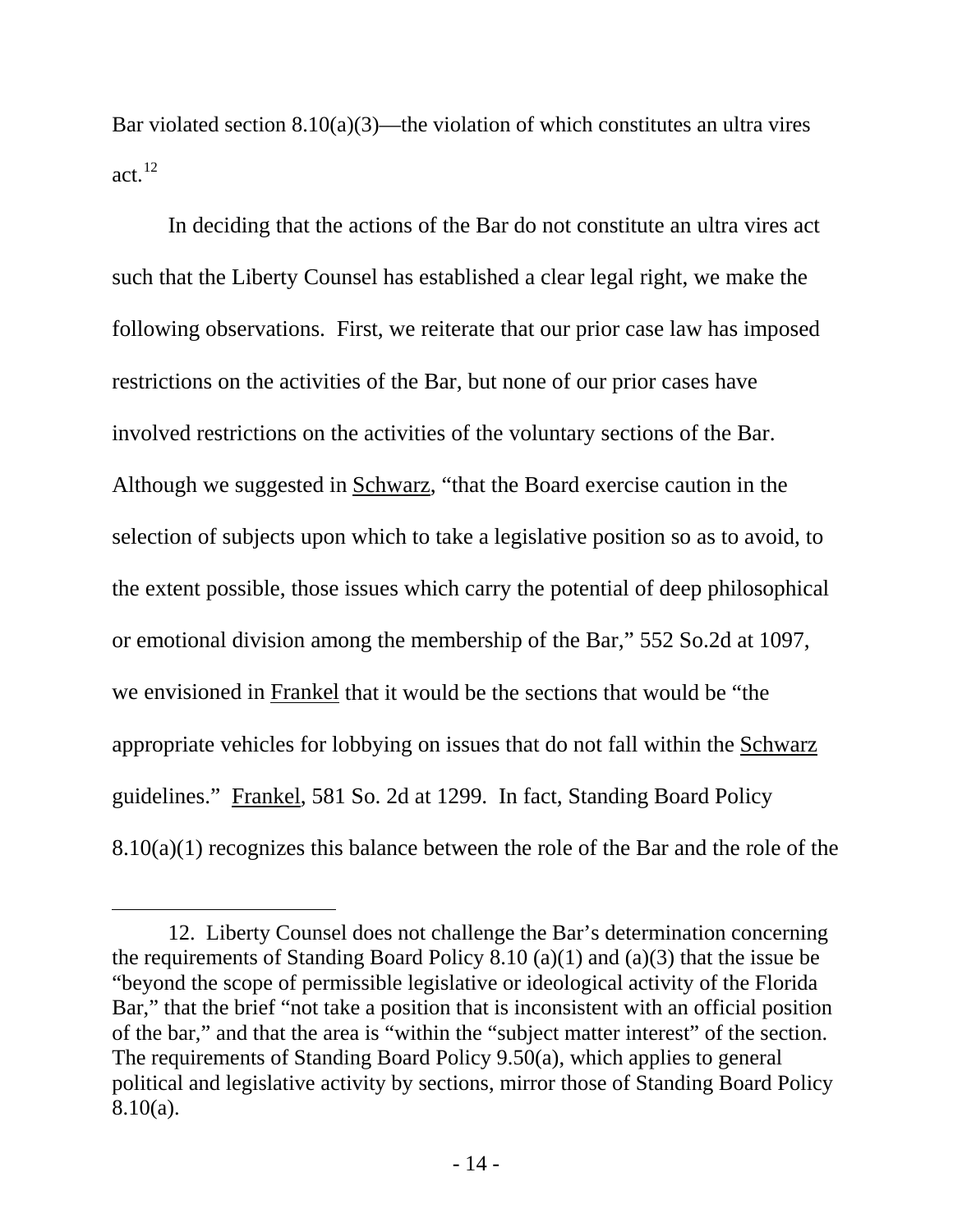sections regarding both the scope of lobbying positions and the subject of the amicus briefs. Specifically, section 8.10(a)(1) authorizes a section of the Bar to "submit an amicus brief in pending litigation only when the issue is beyond the scope of permissible legislative or ideological activity of the Florida Bar." (emphasis added).

Second, as explained previously, the decision whether to allow an entity to file an amicus brief is ordinarily a decision made by the court in which permission is sought rather than a decision for this Court, in the exercise of our supervisory authority over the Bar. Third, we are presented with the Bar's standing policy related to amicus briefs, which is a standing policy that we have never approved or disapproved, which requires that the amicus brief not be submitted on an issue which "carries the potential of deep philosophical or emotional division among a substantial segment of the membership of the bar."<sup>[13](#page-14-0)</sup>

With these three observations in mind, we consider the Bar's argument that we should deny injunctive relief in this case on the ground that the "Board of Governors, which is comprised of the elected representatives of the entire membership, is in the best position to determine whether a particular issue is

 $\overline{a}$ 

<span id="page-14-0"></span><sup>13.</sup> We do not address in this opinion the potential inconsistency between this internal limitation on the activities of voluntary sections through the Bar's standing policies and the recognition in both Schwarz and Frankel that the voluntary sections should take on issues, within the area of their expertise, which the Bar itself cannot address.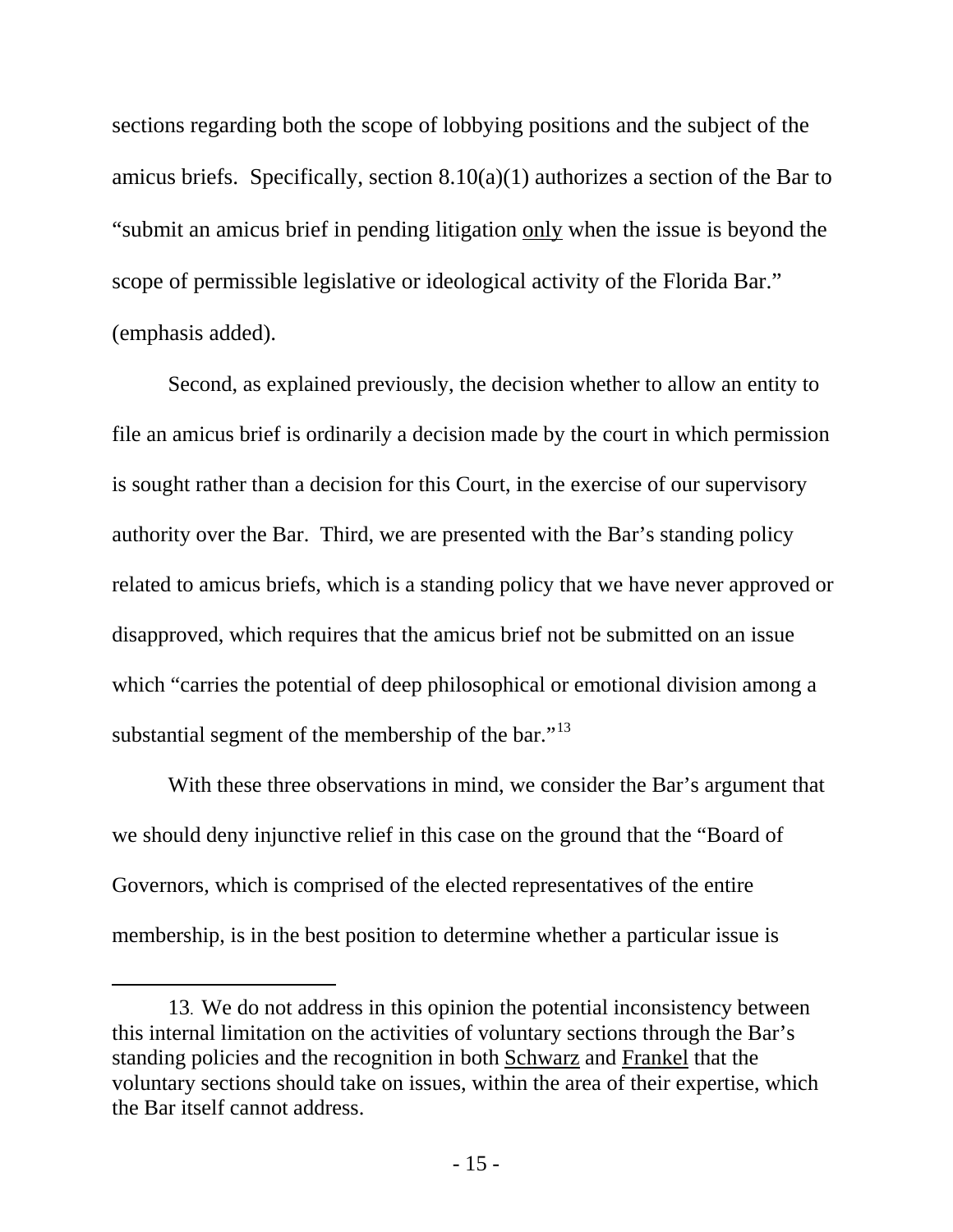highly divisive within the membership as a whole." We agree that the Board's decision regarding whether a voluntary section should be able to file an amicus brief is entitled to deference. We also conclude that the Court will not interfere with or micromanage the activities of the Bar's sections, or the approval of those activities by the Bar, unless the Bar's actions regarding the scope of the activities of its voluntary sections are clearly outside the Bar's authority.

Black's Law Dictionary defines an "ultra vires" act as one that is "unauthorized; beyond the scope of power allowed or granted by a corporate charter or by law." See Black's Law Dictionary 1559 (8th ed. 2004). Although there is no case from this Court discussing the concept of "ultra vires" actions from the standpoint of the activities of the Bar or its sections, a 1940 case from this Court discussed the concept in terms of a corporation:

Thompson on Corporations states that an act of a corporation is ultra vires "when it is outside the objects for which the corporation was created as defined by the laws of its organization and limited by the statutes authorizing its existence. In other words, it is an unauthorized act. In its primary sense, an act is 'ultra vires' the powers of a corporation when it is wholly outside of the scope of the purposes for which the corporation was formed or has its being, and which it has no authority to perform under any circumstances or in any mode."

Knowles v. Magic City Grocery, 197 So. 843, 844 (Fla. 1940). Further, Florida courts have held that a municipality, county, or town engages in an "ultra vires" act when it lacks the authority to take the action under statute or its own governing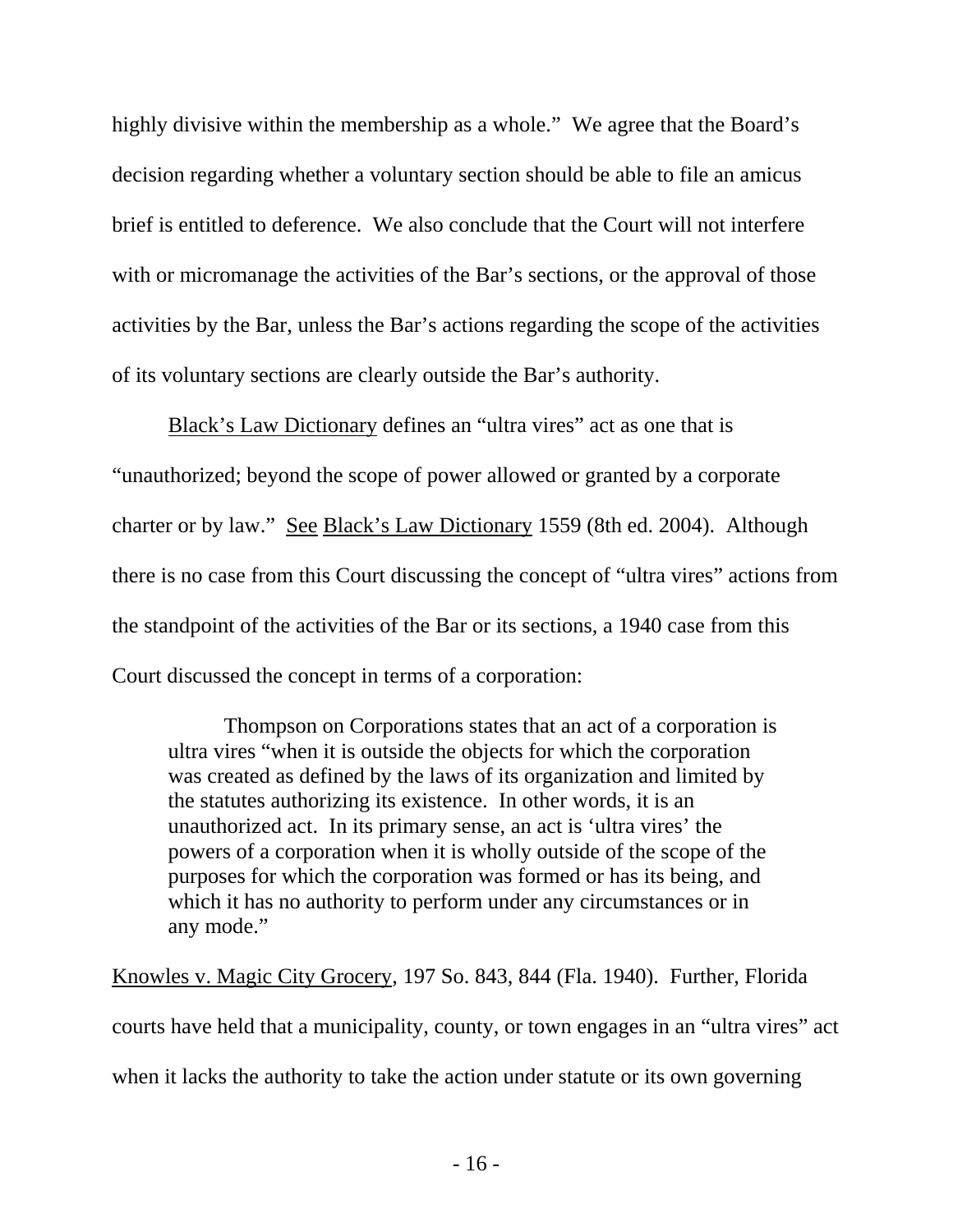laws. See, e.g., Lykes Bros., Inc. v. City of Plant City, 354 So. 2d 878, 880 (Fla. 1978) ("As to whether a city's tax exoneration contract is valid, our decisions uniformly hold that municipal contracts promising not to impose taxes, or granting tax exemptions, are ultra vires and void in the absence of specific legislative authority."); Town of Lauderdale-by-the-Sea v. Meretsky, 773 So. 2d 1245, 1249 (Fla. 4th DCA 2000) ("[T]he Town Commission authorized an act contrary to its own ordinances and, therefore, its approval was ultra vires and void.").

The Bar's approval of the filing of an amicus brief by the Family Law Section in the Third District was not an ultra vires act because in doing so, the Bar did not act contrary to any of its rules or policies, or rules promulgated by this Court. With regard to whether noncompliance with one of the Bar's own standing policies can constitute an ultra vires act requiring this Court to intervene by issuance of an injunction, we reject the argument that the approval of the filing of an amicus brief by a voluntary section is ultra vires.

Our support for this view is buttressed by the fact that the Bar can waive any of its standing policies by a vote of two-thirds of the Board of Governors. See R. Regulating Fla. Bar 2-9.2 ("The provision of any standing board policy may be waived by a two-thirds vote of those present at any regular meeting of the board of governors."). Implicit in the Board's unanimous vote to approve the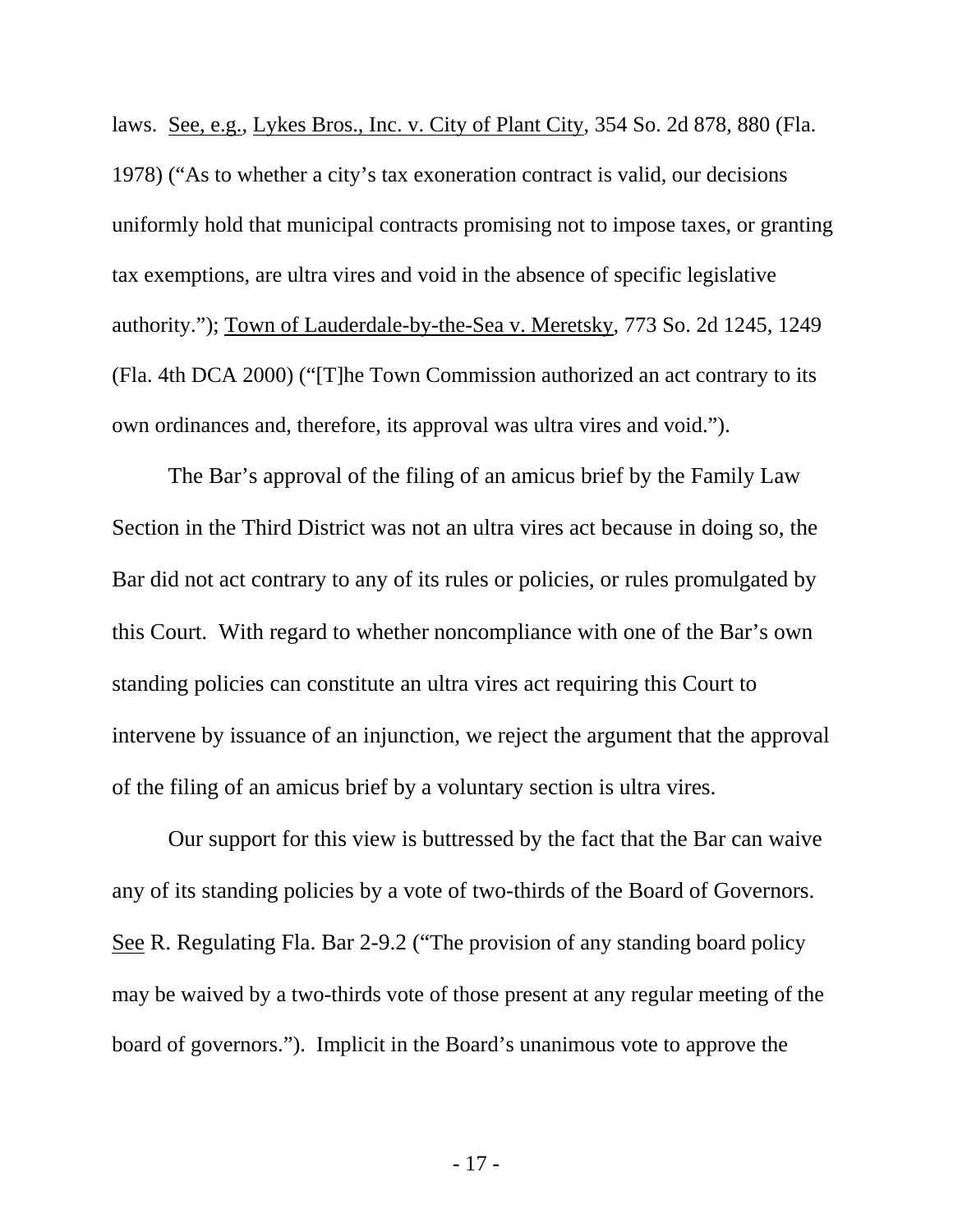filing of the amicus brief is the notion that the Board waived by a two-thirds vote the requirement that it determine the divisiveness of the issue.

 Because the requirements of the standing board policies regarding the filing of amicus briefs by sections can be waived by the Board, the unanimous approval by the Board did not constitute an ultra vires action. And because there are no other legal or constitutional prohibitions against the actions of the Family Law Section, we cannot conclude that the actions of the Bar were unauthorized. We thus decline to reach a decision whether, under these circumstances, the Board reached the correct or incorrect conclusion on the divisiveness of the subject matter of the amicus brief supporting the trial court's decision on the constitutionality of the legislative prohibition against adoption by homosexuals.

For all of the above reasons, we conclude that Liberty Counsel has not established a violation of a clear legal right and therefore deny Liberty Counsel's request for injunctive relief.

It is so ordered.

QUINCE, C.J., and LEWIS, LABARGA, and PERRY, JJ., concur. POLSTON, J., dissents with an opinion, in which CANADY, J., concurs.

# NOT FINAL UNTIL TIME EXPIRES TO FILE REHEARING MOTION, AND IF FILED, DETERMINED.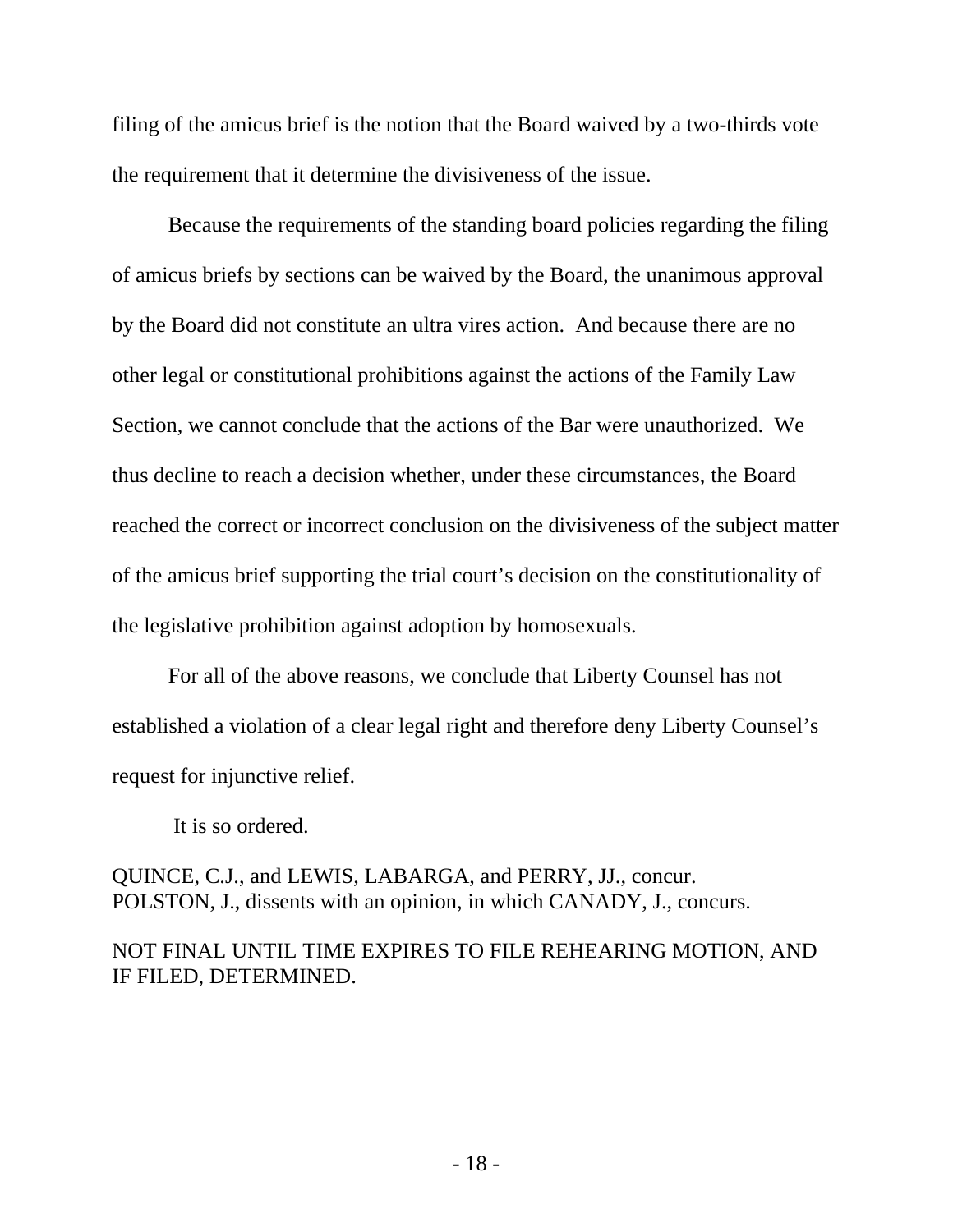POLSTON, J., dissenting.

 $\overline{a}$ 

The Bar failed to comply with its policies, or waive them in the manner prescribed by its bylaws, when it approved the Family Law Section's request to file an amicus brief on homosexual adoption. Should The Florida Bar follow its own rules? The majority concludes that this decision is up to the Bar. See majority op. at 17. Because I agree with Liberty Counsel that this Court should require the Bar to comply with its own rules, I respectfully dissent.<sup>[14](#page-18-0)</sup>

#### **I. Failure to Properly Approve Amicus Brief on Divisive Issue**

The Florida Bar's Standing Board Policy 8.10(a)(3) provides that sections of the Bar may not submit an amicus brief in pending litigation if the issue involved "carries the potential of deep philosophical or emotional division among a substantial segment of the membership of the bar." The issue of homosexual adoption is undeniably divisive. The Florida Bar does not argue otherwise. The majority opinion does not hold otherwise.

The Bar has consistently recognized the divisive nature of homosexual adoption in the past. In 2004, the Bar rejected the Family Law Section's request to lobby for the repeal of Florida's law specifically because it determined that the issue of homosexual adoption had the potential of creating a deep philosophical

<span id="page-18-0"></span> <sup>14.</sup> I agree with the majority that Liberty Counsel has not met the requirements for injunctive relief regarding its First Amendment and Code of Judicial Conduct claims.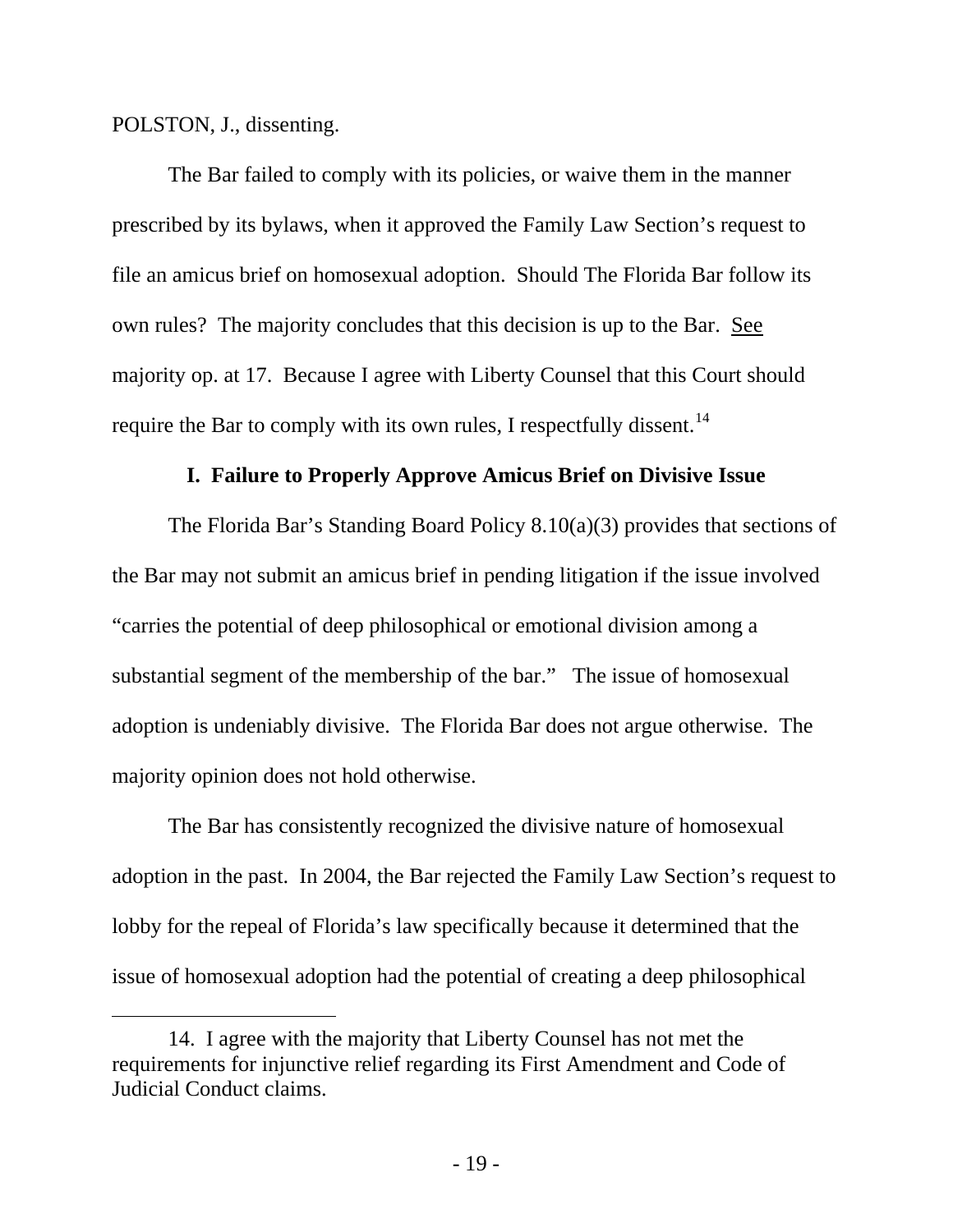and emotional divide among members of the Florida Bar. See Alan B. Bookman, Our Legislative Role, Fla. B.J., Feb. 2006, at 8. Then, in 2005, the Bar again recognized the divisiveness of the issue when it denied the Family Law Section's request to lobby that some homosexual parents be permitted to adopt. See Jan Pudlow, Family Law Section to File Gay Adoption Case Amicus, The Florida Bar News, Feb. 15, 2009.

In this case, based upon the meeting minutes from January 30, 2009, it is not at all clear that The Florida Bar made any determination regarding divisiveness or even that it recognized that Standing Board Policy 8.10(a)(3) required it to do so.

The meeting minutes simply state:

The board voted to not disallow the Family Law Section filing an amicus brief with the Third District Court of Appeal in the case, In the Matter of the Adoption of John Doe and James Doe, supporting the ruling of the trial court judge in that case. The judge ruled F.S. §63.042(3) unconstitutional and allowed homosexual foster parents to adopt two brothers they had raised for four years. The Board of Governors' action does not constitute The Florida Bar's formal endorsement of the section's position. It acknowledges the subject matter is within the purview of the section's area of expertise and permits the section — composed of and funded entirely by voluntary members — to go forward. No Bar membership fees will be expended to advocate the brief put forth by the section and the amicus will be written by a volunteer. Board member Larry Ringers recused himself from the vote.

The Florida Bar Board of Governors, Regular Minutes (Jan. 30, 2009), at 5-6.

These meeting minutes do not mention whether the Bar determined the

divisiveness of homosexual adoption as its policy required.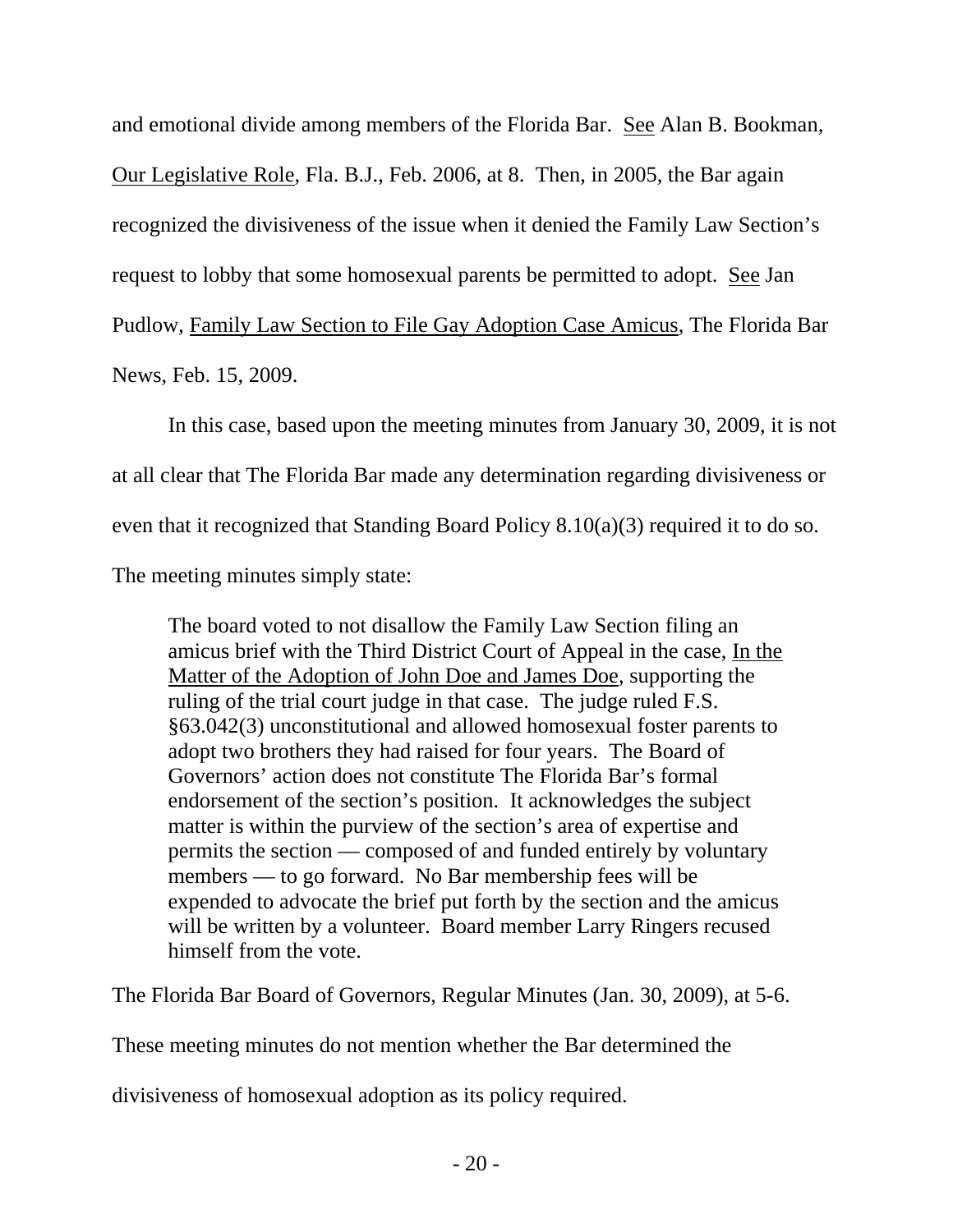The only indication of any discussion by the Board of Governors comes from a Florida Bar News article cited by Liberty Counsel. See Pudlow, supra. The article indicates that some members of the Board of Governors considered the merits of homosexual adoption, not the divisiveness of the issue. For instance, one board member is reported as having been moved by the Holocaust and the movie, Judgment at Nuremburg, where the leaders did not do the right thing. Id. at 1. This board member is quoted as saying, "[W]e are the leaders of the Bar" and "I think we should send a message to Floridians that we are here to uphold the law, and we are here to do the right thing." Id. Another board member is quoted as saying, "To consider children are being prohibited from having the right to be adopted by appropriate and very caring individuals is completely wrong, and we should not let that go forth." Id. These comments, indicating support for the merits of the proposed amicus position, do not address the divisiveness issue at all and are contrary to the Board's minutes indicating there was no endorsement.

 Even though the issue is divisive, the Board of Governors could have voted to waive the application of its Standing Board Policy 8.10(a)(3) with a two-thirds vote, pursuant to its bylaws.<sup>[15](#page-20-0)</sup> Yet it did not do so. Specifically, Bylaw 2-9.2 provides:

-

<span id="page-20-0"></span> <sup>15.</sup> In footnote 13, the majority notes a potential inconsistency between the Bar's standing board policies regarding voluntary sections and this Court's decisions. See majority op. at 15, n.13. I do not see an inconsistency. The Bar's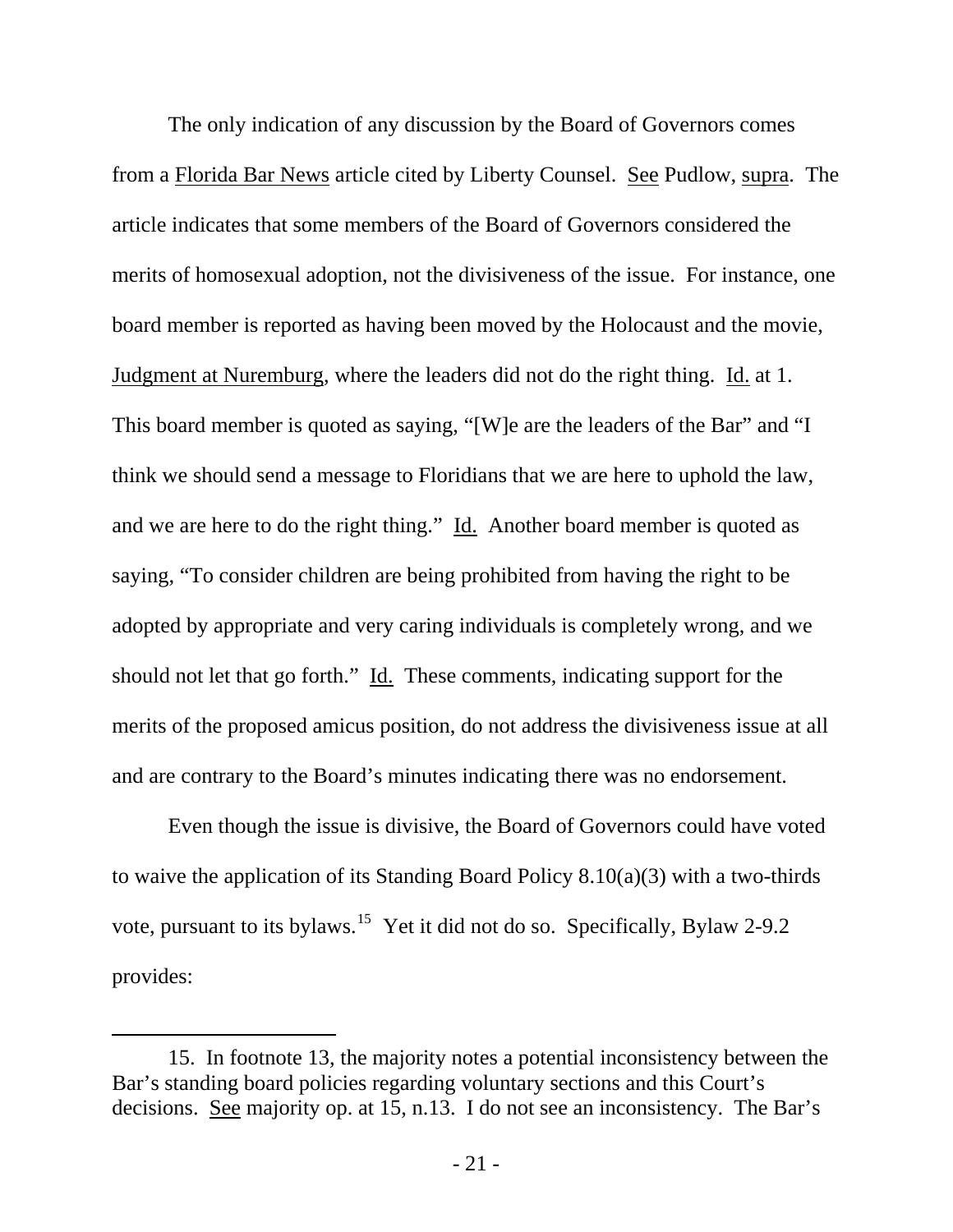The board of governors shall adopt standing board policies governing the internal administration and operation of The Florida Bar and the board of governors. The board of governors may adopt, amend, or rescind standing board policies by a majority vote of the membership of the board of governors provided any amendment to any standing board policy shall not be effective until 30 days after adoption. Such standing board policies may be adopted, rescinded, or amended by a majority vote of those present at any regular meeting of the board of governors provided advance written notice is given to the members of the board of governors of the proposed adoption, repeal, or amendment of any standing board policy. The provision of any standing board policy may be waived by a two-thirds vote of those present at any regular meeting of the board of governors.

R. Regulating Fla. Bar, Bylaw 2-9.2 (emphasis added).

l

 Voting to waive the standing board policy is the only method by which the Bar may take contrary action, as approved by this Court. See Fla. Bar re Rules Regulating the Fla. Bar, 494 So. 2d 977, 992-93 (Fla. 1986) (adopting Bylaw 2- 9.2); see also R. Regulating Fla. Bar 1-11.2, 1-11.3 (explaining that this Court reviews objections to proposed bylaws and may amend bylaws adopted by the Bar at any time). This Court is not micromanaging the affairs of the Bar by requiring it to comply with the bylaws approved by this Court.

policies do not include an absolute prohibition against sections performing activities on divisive issues, but the procedural requirement for a waiver must be followed. See R. Regulating Fla. Bar, Bylaw 2-9.2 (authorizing a waiver of standing board policies by a two-thirds vote). There are very good reasons why the Bar may wish to retain its current policies, but I agree with the majority that this issue is not before us.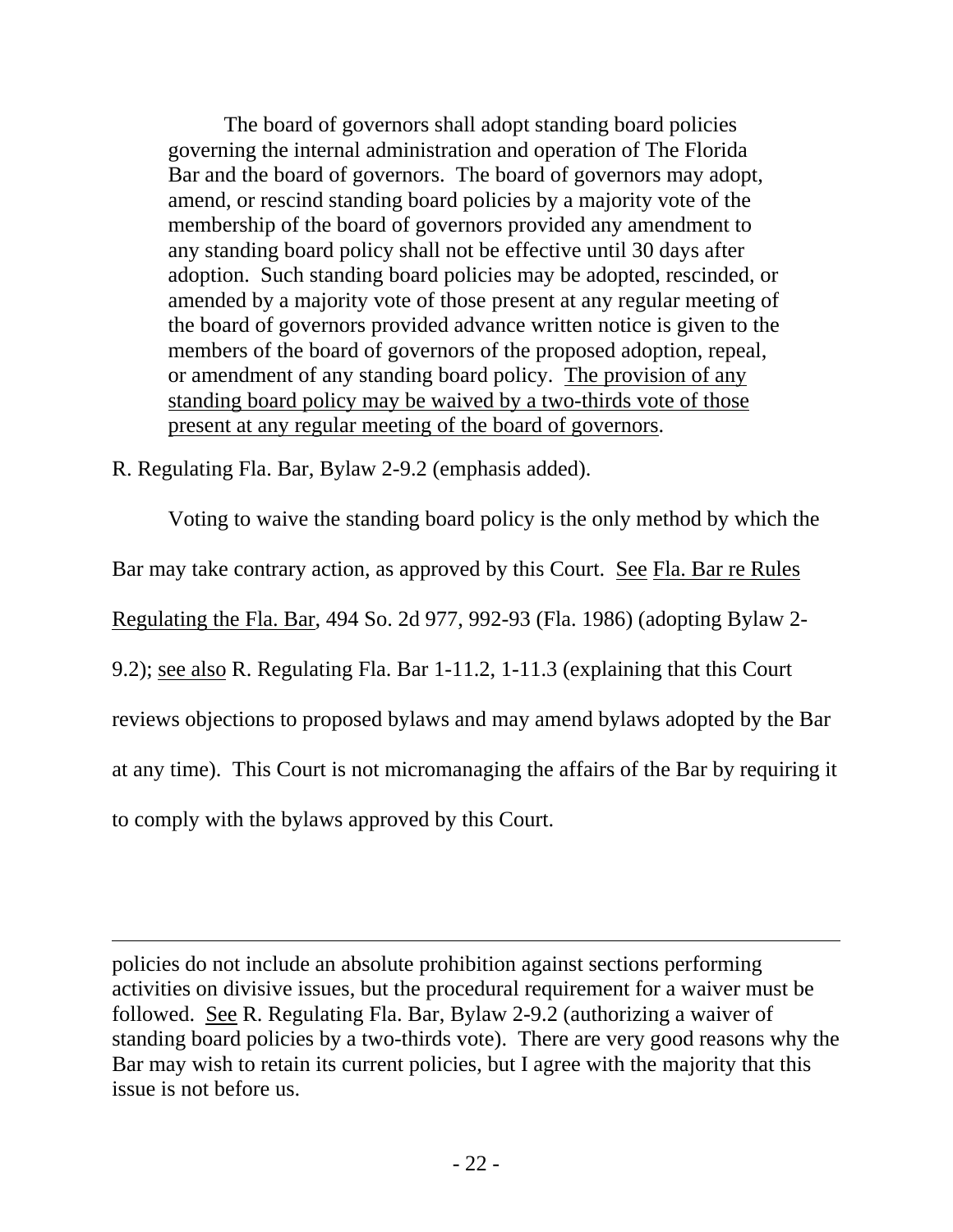There are no provisions for an implicit waiver in any applicable standing board policy provisions or bylaws of the Bar. However, the majority holds that the unanimous vote by the Board implicitly waived the Bar's standing board policy. See majority op. at 17-18. Contrary to the majority's holding, Bylaw 2-9.2 expressly requires a two-thirds vote to waive such policies. And because Bylaw 2- 9.2 expressly requires a waiver by a two-thirds vote, a two-thirds vote is the only possible method of waiving standing board policies. See Bush v. Holmes, 919 So. 2d 392, 407 (Fla. 2006) (defining the principle of construction "expressio unius est exclusio alterius," or "the expression of one thing implies the exclusion of another," by explaining that when the manner of doing an act is prescribed, "the manner prescribed is exclusive"). Therefore, the Board's unanimous approval of the Family Law Section's amicus brief does not constitute a legally recognizable waiver of Standing Board Policy 8.10(a)(3).

Significantly, the Bar must comply with Robert's Rules of Order when conducting its meetings, which do not permit an implicit waiver. See R. Regulating Fla. Bar, Bylaw 2-9.6 ("The current edition of Robert's Rules of Order shall be the rules that govern the conduct of all meetings of The Florida Bar, its board of governors, its sections, divisions, and committees."). Robert's Rules states that rules contained in an organization's bylaws "cannot be suspended — no matter how large the vote in favor of doing so or how inconvenient the rule in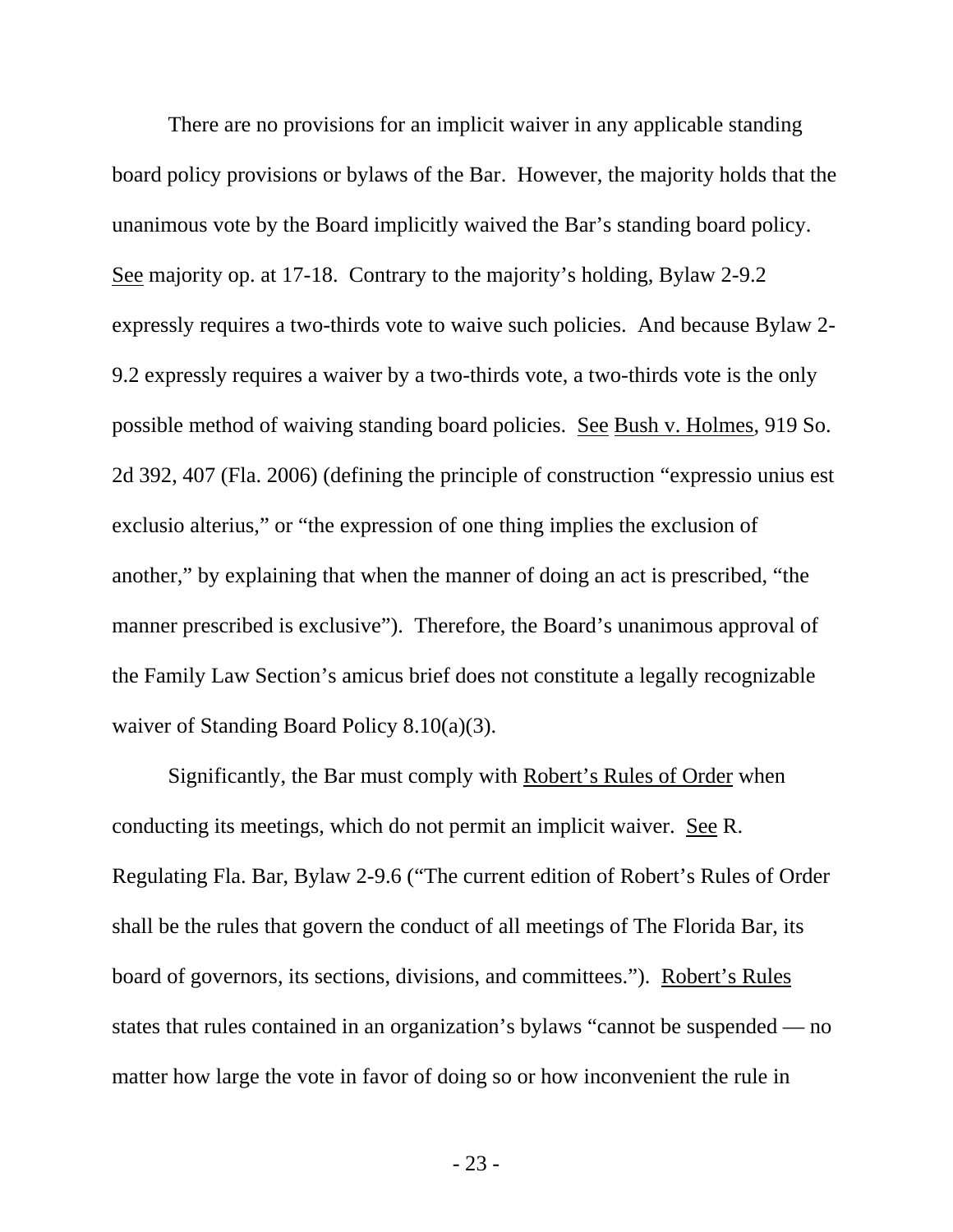question may be — unless the particular rule specifically provides for its own suspension, or unless the rule properly is in the nature of a rule of order." Henry M. Robert III et al., Robert's Rules of Order Newly Revised § 25, at 254 (10th ed. 2000). The Bar's Bylaw 2-9.2, which provides for the waiver of standing board policies by a two-thirds vote, does not specifically provide for the suspension of Bylaw 2-9.2 itself and is not a rule of order. As a result, the particular manner for waiving standing board policies prescribed by Bylaw 2-9.2 cannot be suspended "no matter how large the vote in favor of doing so or how inconvenient the rule in question may be." Id; see also id. § 25, at 257-58 (explaining that suspending a rule by unanimous consent, rather than by making a formal motion to suspend the rules, is accomplished prospectively by asking for unanimous consent and then asking if anyone objects).

Therefore, under Robert's Rules of Order, a unanimous vote does not retroactively cure the Bar's failure to comply with Standing Board Policy 8.10(a)(3) or waive the policy in the manner prescribed by Bylaw 2-9.2. The majority's holding that there was an implicit waiver of Standing Board Policy  $8.10(a)(3)$  is contrary to the Bar's specific bylaws regarding how a waiver may be obtained.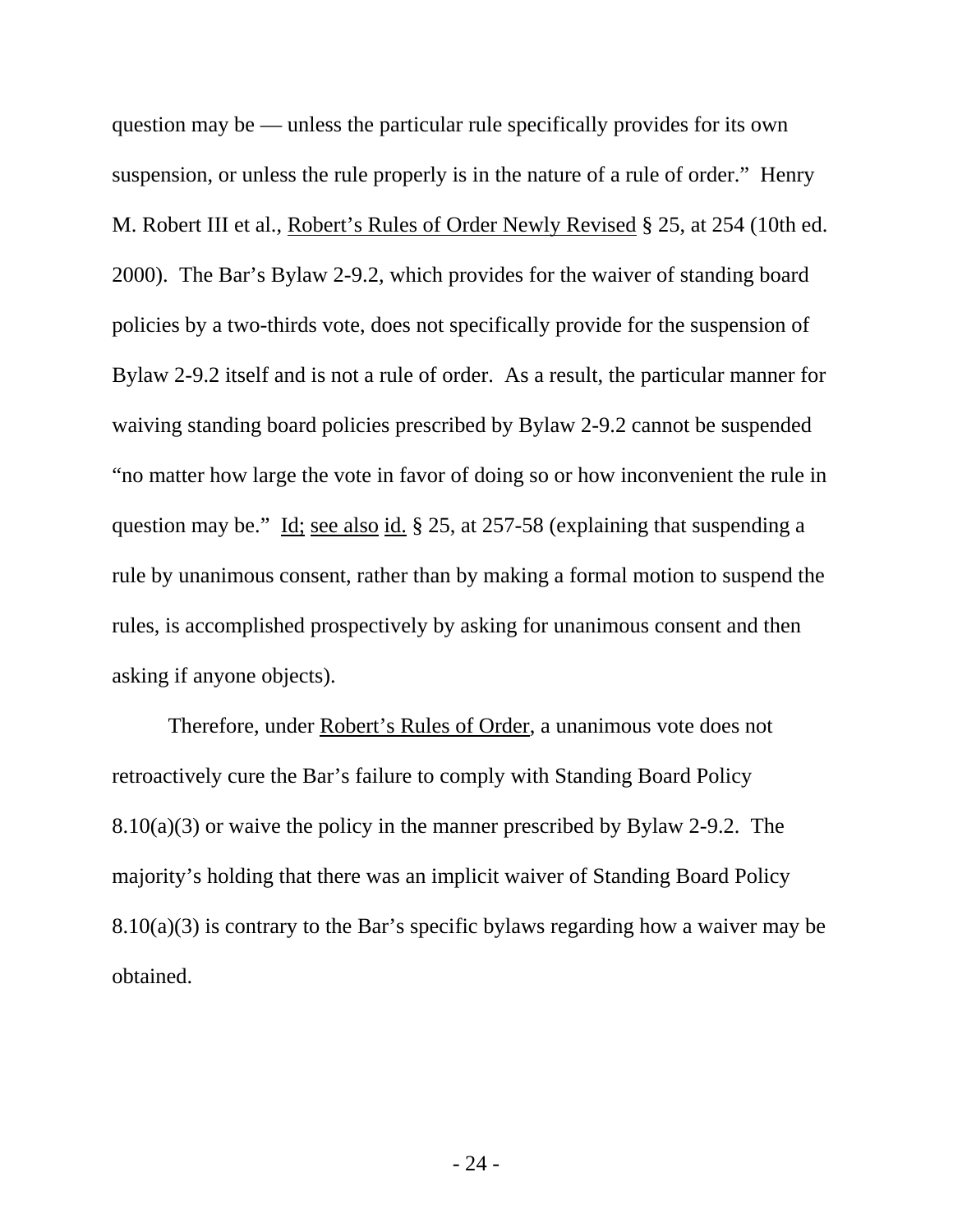#### **II. This Court Has a Duty to Supervise The Florida Bar**

 The Florida Bar is "an official arm of the court." R. Regulating Fla. Bar, ch. 1, Intro. Indeed, the Board's actions are "subject always to the direction and supervision of the Supreme Court of Florida." R. Regulating Fla. Bar 1-4.2(a). Therefore, as the administrative head of the Bar, this Court not only has the authority, but the duty, to require the Bar to follow its own bylaws and policies.

Every day, the Bar holds attorneys accountable for their actions in compliance with the rules of The Florida Bar. See generally R. Regulating Fla. Bar 3-3.1 (designating the Bar as an agency of this Court for the purpose of enforcing the rules of conduct for attorneys). When these rules are not complied with, there are disciplinary consequences to the lawyers. See R. Regulating Fla. Bar 3-5.1 (listing the disciplinary consequences to lawyers who are found guilty of violating the rules). It is not too much to ask for the Bar to comply with its own requirements when we expect lawyers to comply with the requirements of the Bar. See R. Regulating Fla. Bar 1-11.1 (explaining that the Bar's bylaws "govern the method and manner by which the requirements" of the Bar's rules are met).

The majority concludes that this Court should not require the Bar to comply with its own policies and bylaws because the Bar has the authority to act in regards to sections and, therefore, its actions are not ultra vires. See majority op. 15-18. I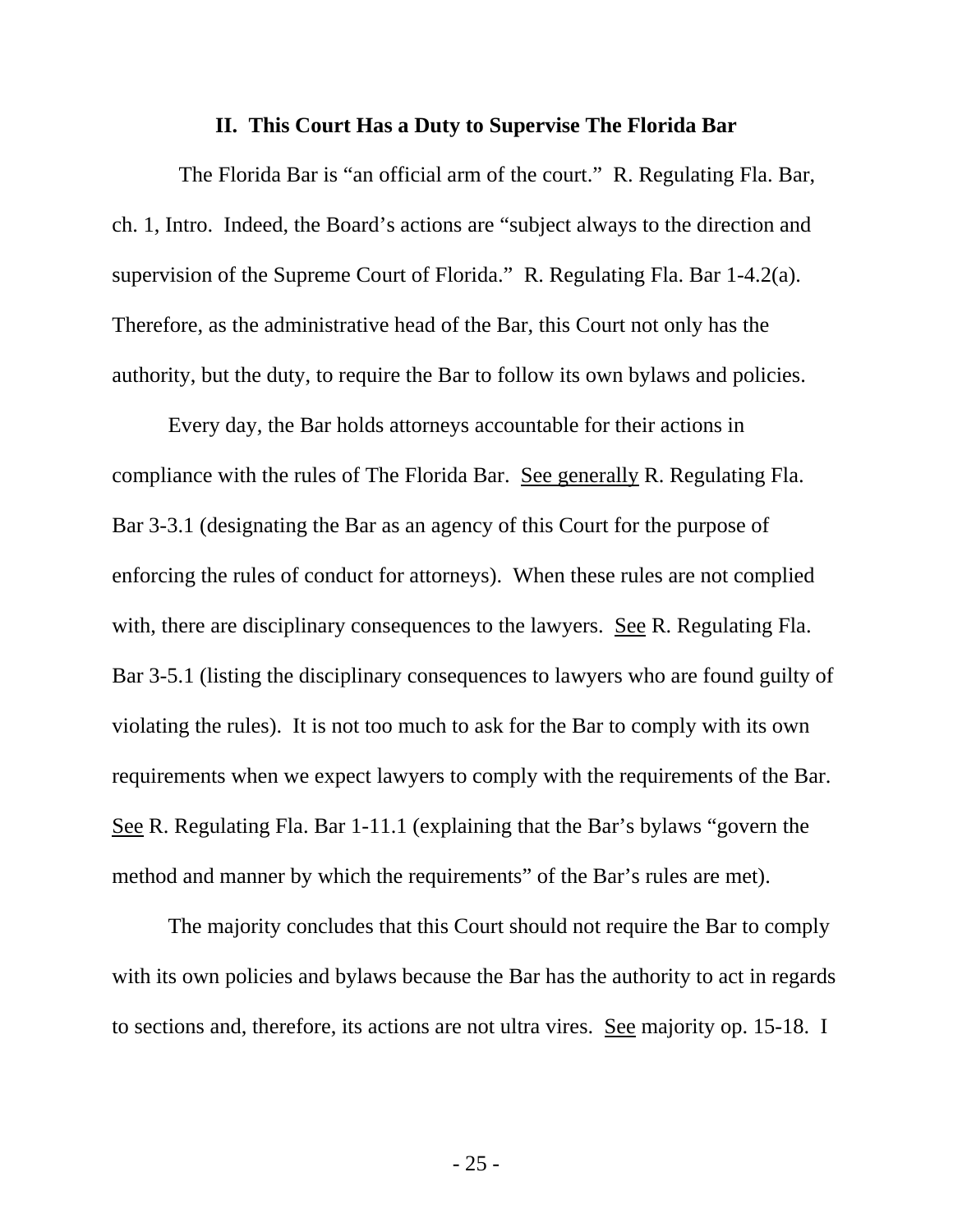do not agree with this conclusion or the particular use of the terms "authority" and "ultra vires" that the majority employs to arrive at its conclusion.

"Authority" is defined as "[t]he power to command, enforce laws, exact obedience, determine, or judge." American Heritage Dictionary 142 (2d coll. ed. 1991). And, as the majority notes, "ultra vires" is defined as "unauthorized; beyond the scope of power allowed or granted by a corporate charter or by law." Majority op. at 16 (quoting Black's Law Dictionary 1559 (8th ed. 2004)). However, the majority's use of these terms does not acknowledge that certain requirements, such as compliance with rules, must be met for the exercise of authority to be legal and proper. For instance, a police officer has the authority to conduct searches but not before fulfilling the procedural requirement of obtaining a valid warrant. See generally Ybarra v. Illinois, 444 U.S. 85 (1979); see also Word of Life Ministry, Inc. v. Miller, 778 So. 2d 360, 363 & n.3 (Fla. 1st DCA 2001) ("Even if those voting on May 24, 1978, had been authorized to elect directors, the elections were void for failure to observe restrictions imposed by the articles of incorporation which required directors to be members of the corporation;" electing individuals as directors did not confer membership because of specific bylaw procedural requirements for membership). Therefore, unlike the majority, I conclude that the Bar only has the authority to approve a section's amicus brief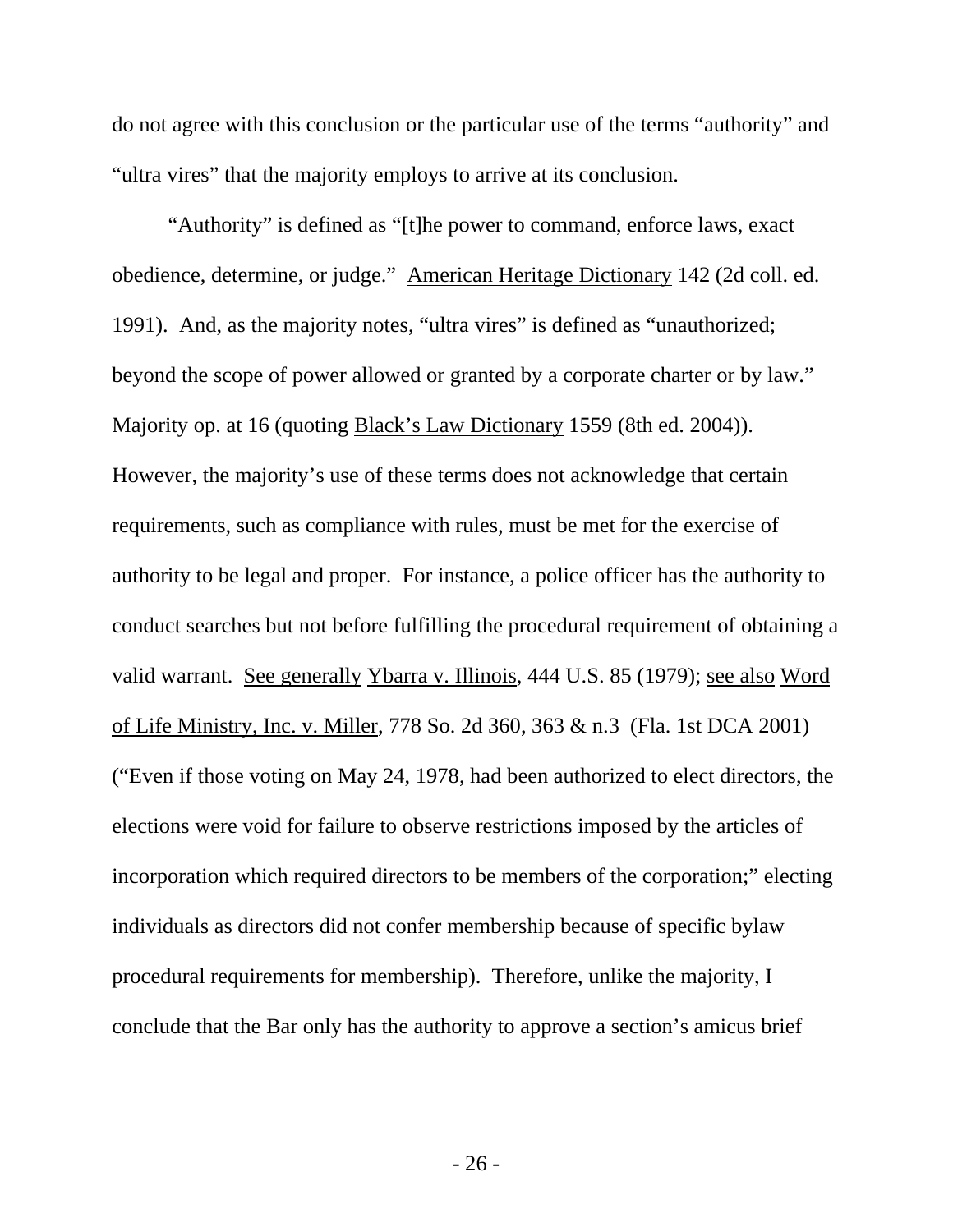when, in doing so, the Board complies with all applicable bylaws and standing board policies.<sup>[16](#page-26-0)</sup>

In particular, I respectfully disagree with the majority's statement that "the Court will not interfere with or micromanage the activities of the Bar's sections, or the approval of those activities by the Bar, unless the Bar's actions regarding the scope of the activities of its voluntary sections are clearly outside the Bar's authority." Majority op. at 16. This statement is overly broad because there is nothing outside the Bar's authority, as the majority uses the term "authority," when it comes to the activities of the sections. Sections are created or abolished by the Bar's Board "as deemed necessary or desirable." R. Regulating Fla. Bar, Bylaw 2- 7.3. The sections' bylaws, which define the scope and purpose of the sections, are approved by the Board. R. Regulating Fla. Bar, Bylaw 2-7.1. And the sections, which are integral parts of the Florida Bar, must work under the Board's

-

<span id="page-26-0"></span><sup>16.</sup> Additionally, it appears the majority misconstrues Liberty Counsel's argument when the majority states that "the decision whether to allow an entity to file an amicus brief is ordinarily a decision made by the court in which permission is sought rather than a decision for this Court, in the exercise of our supervisory authority over the Bar." Majority op. at 15. Liberty Counsel does not argue that this Court should decide whether the Third District Court of Appeal should grant the Family Law Section's motion to file an amicus brief. Instead, Liberty Counsel argues that this Court should not allow the Bar to approve the Family Law Section's filing of an amicus brief in the Third District without first complying with its own bylaws and standing board policies.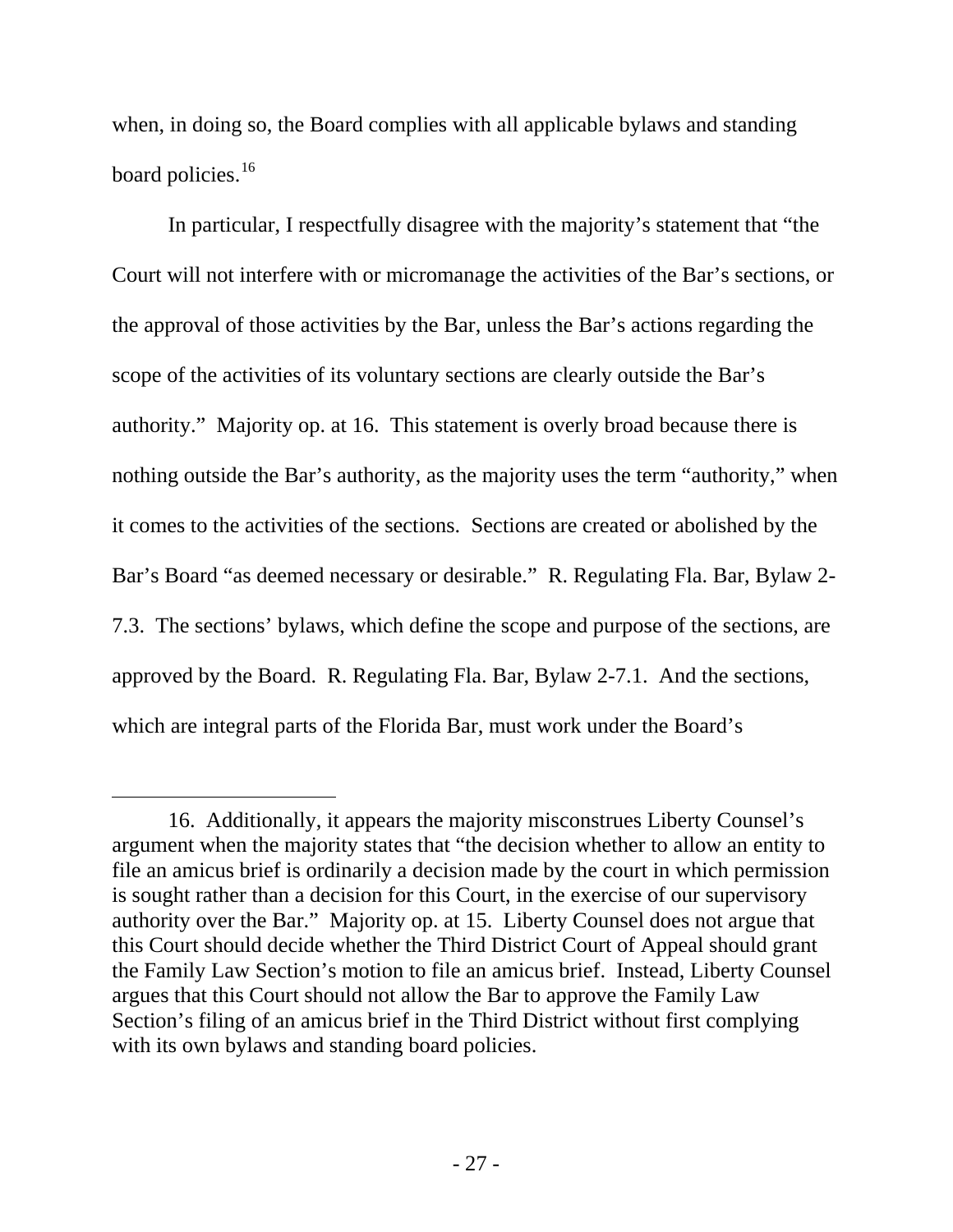supervision to accomplish their goals and purposes. R. Regulating Fla. Bar, Bylaw 2-7.2. But the majority's statement indicates that this Court will never act to supervise the Bar in its actions relating to sections.

As the administrative head of the Florida Bar, we simply cannot abdicate our duty to supervise the Bar. See art. V, § 15, Fla. Const. ("The supreme court shall have exclusive jurisdiction to regulate the admission of persons to the practice of law and the discipline of persons admitted."); Askew v. Cross Key Waterways, 372 So. 2d 913, 920-21 (Fla. 1979) (explaining that the nondelegation doctrine prohibits the delegation of constitutional functions to others).

#### **III. Conclusion**

Because the Bar failed to comply with or waive its Standing Board Policy  $8.10(a)(3)$ , and this Court has the duty to supervise the Bar, I would grant Liberty Counsel's request for injunctive relief without prejudice to the requisite vote on whether to waive the standing board policy. Accordingly, I respectfully dissent. CANADY, J., concurs.

Original Proceeding – The Florida Bar

Mathew Duane Staver, Maitland, Florida, and Mary E. McAlister, Lynchburg, Virginia,

for Petitioner